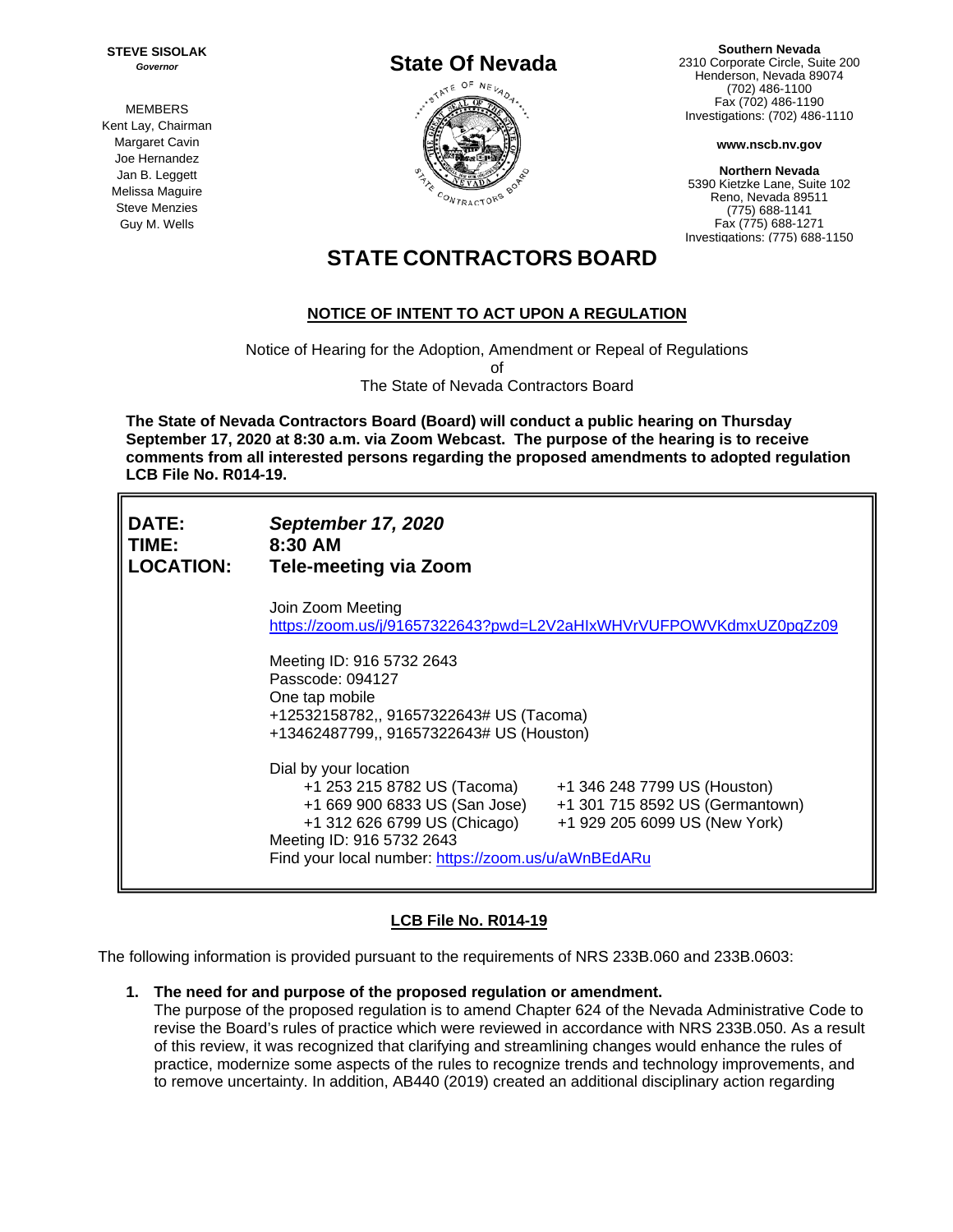builder's warranties. Thus, the regulation establishes an administrative fine range assessment for violating this provision as well as an administrative fine range for violating NRS 624.30165.

On February 20, 2020, the Nevada State Contractors Board adopted proposed changes to NAC 624 identified in R014-19. R014-19 is proposed to be amended by the addition of language in Sec. 2A which sets forth terms of probation, and revisions to Sec. 15 concerning conditions related to fine payments.

**2. Either the terms or the substance of the regulations to be adopted, amended or repealed or a description of the subjects and issues involved.**

The proposed regulation changes certain provisions related to disciplinary matters before the Board.

**3. The estimated economic effect of this proposed regulation on the business which it is to regulate and on the public.**

### **(a) Adverse and beneficial effects.**

There is no economic effect on the public. The economic effect upon NRS Chapter 624 licensees is limited to minor compliance-related issues typically limited to timing requirements as opposed to the expenditure of money. Further, contractors subject to discipline after notice and an opportunity to be heard may be impacted by regulations imposing fines as authorized by Nevada statutes.

### **(b) Both immediate and long-term effects.**

There is no immediate economic effect. Long term economic effects will depend upon the number of contested cases that come before the Board; however, the clarification and streamlining of processes created by the regulatory revisions are expected to immediately and continuously reduce overall costs of practice before the Board to licensees and the Board with no expected reduction in the protections for the public's health, safety, and welfare.

- **4. The estimated cost to the agency for the enforcement of the proposed regulation.** Cost to the agency should be minimal.
- **5. A description of and citation to any regulations of other states or local governmental agencies which the proposed regulation overlaps or duplicates and a statement explaining why the duplication and overlapping is necessary.**

The proposed regulation does not overlap or duplicate any regulation.

- **6. If the regulation is required pursuant to federal law, a citation and description of the federal law.** Does not apply.
- **7. If the regulation includes provisions which are more stringent than a federal regulation that regulates the same activity, a summary of such provisions.** Does not apply.
- **8. Whether proposed regulation establishes a new fee or increases an existing fee.** The regulation creates a new minimum and maximum fine for violation of NRS 624.30165 and expands fines for the violation of Subsection 3, 5, 10 or 11 to include subsection 12 of NRS 624.3016. The administrative fine ranges proposed for these violations are authorized by NRS 624.300.

Persons wishing to comment upon the proposed action of the Nevada State Contractors Board may appear at the scheduled public hearing via Zoom Webcast or may address their comments in written form to the Nevada State Contractors Board 2310 Corporate Circle, Suite 200, Henderson, NV 89074 or by email at [PublicComment@nscb.state.nv.us.](mailto:PublicComment@nscb.state.nv.us) Written submissions must be received by the Nevada State Contractors Board on or before September 16, 2020. If persons who are directly affected by the proposed action do not appear, or request time to make an oral presentation, the Nevada State Contractors Board may proceed immediately to act upon any written submissions.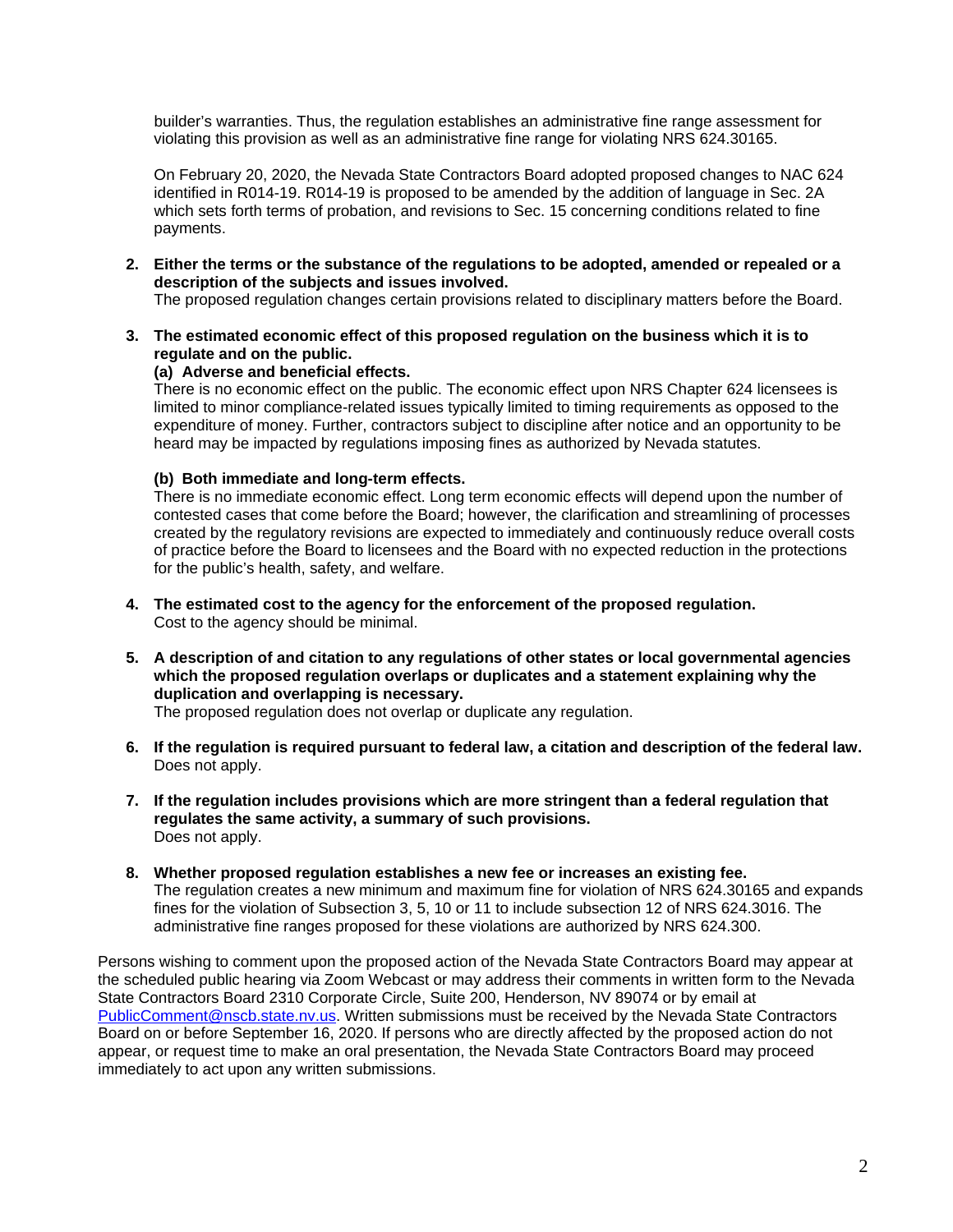This notice and the text of the proposed regulation are also available in the State of Nevada Register of Administrative Regulations, which is prepared and published monthly by the Legislative Counsel Bureau pursuant to NRS 233B.0653, and on the Internet at http://www.leg.state.nv.us. Copies of this notice and the proposed regulation will also be mailed to members of the public upon request. A reasonable fee may be charged for copies if deemed necessary.

Upon adoption of any regulation, the board, if requested to do so by an interested person, either before adoption or within 30 days thereafter, shall issue a concise statement of the principal reasons for and against its adoption and incorporate therein its reason for overruling the consideration urged against its adoption.

This Notice has been mailed to all persons on the agency's mailing list of administrative regulations and posted on the Nevada State Contractors Board Internet Website and the Nevada Public Notice Website.

Dated: August 14, 2020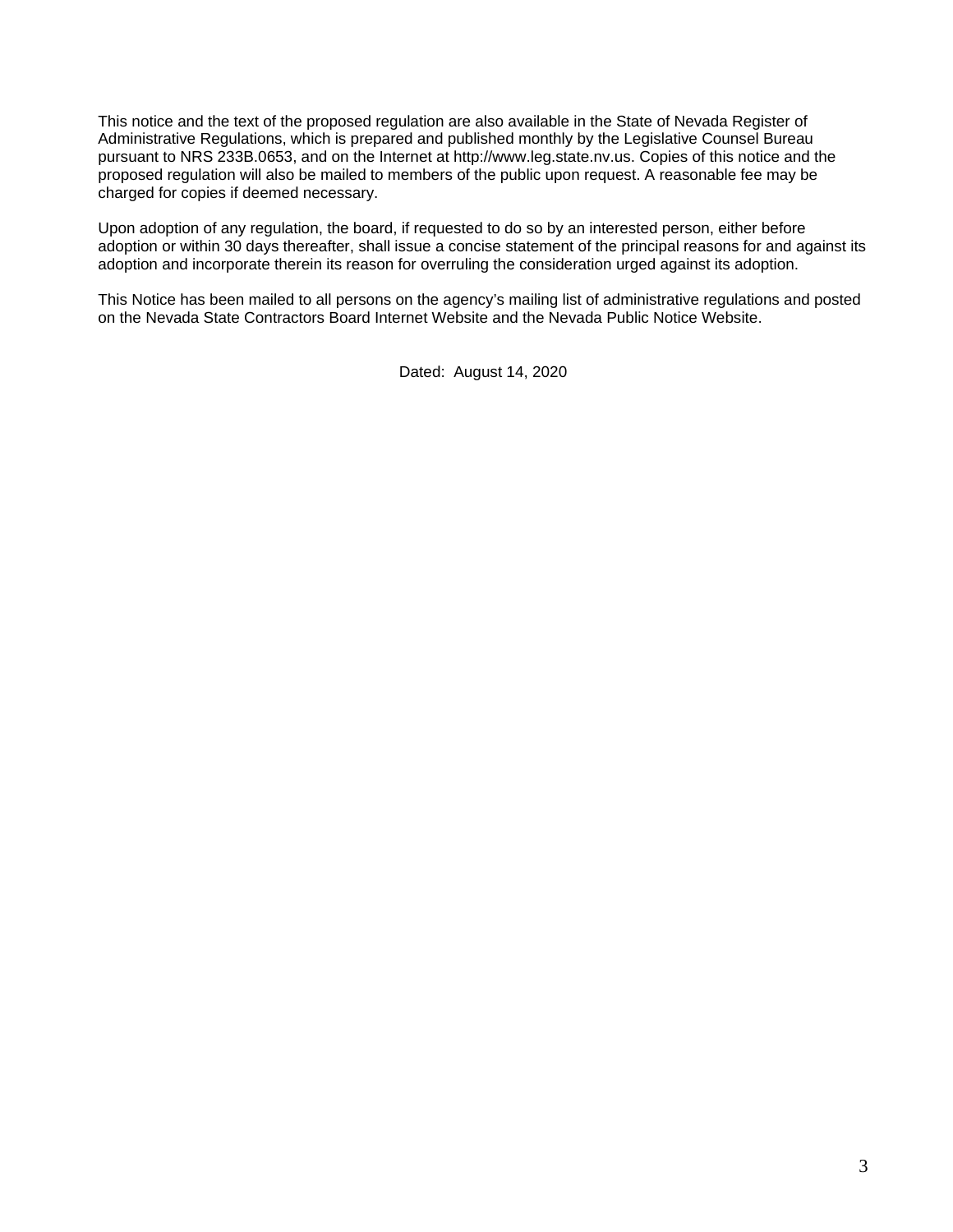### **Small Business Impact Statement**

Proposed Regulations R014-19

#### 1.0 Overview

The Nevada State Contractors Board (NSCB or Board) proposes revisions to the Administrative Code regarding the rules of practice before the Board. The revisions are the result of a three-year review of rules of practice regulations required by NRS 233B.050.

The Nevada State Contractors Board has determined that the proposed regulation revisions should not have an adverse economic impact upon a small business. The proposed regulation changes are not expected to negatively impact the formation, operation, or expansion of a small business in Nevada.

#### $2.0$ **Authority**

This small business impact statement is made pursuant to NRS 233B.0608 and complies with the requirements of NRS 233B,0609. As required by NRS 233B,0608(3), this statement identifies the methods used by the agency in determining the impact of the proposed regulation on a small business and provides the reasons for the conclusions of the agency followed by the certification by the person responsible for the agency.

#### $3.0<sub>1</sub>$ **Background**

Nevada law permits the creation of regulations regarding rules of practice before an agency. NRS 233B.050(1). However, "each agency shall...(d) review its rules of practice at least once every 3 years." *Id.* The Board's rules of practice regulations are enrolled as NAC 624.6975 to NAC.7293. In the first quarter of calendar 2019, the Board began reviewing its rules of practice as required by statute. This review revealed several at-the-margin changes that could streamline and clarify practice before the Board.

After the 80th Legislative Session closed in 2019, further review of the rules of practice regulations was undertaken to confirm that the rules reflected revisions to Nevada law. As a result of this further review, additional revisions were recommended to reflect 2019's statutory changes.

#### 4.0 Method used to determine no small business impact

Pursuant to NRS 233B.0608, the Nevada State Contractors Board made a concerted effort to determine whether the proposed regulation changes were likely to: 1) impose a direct and significant economic burden upon a small business, or 2) directly restrict the formation, operation, or expansion of a small business. As a result of this effort, the NSCB determined that there is no impact upon small business as a result of the proposed regulation changes.

To reach this conclusion, the NSCB recognized that the rules of practice are rules of limited applicability because these rules concern the NSCB's contested matters. Thus, any NRS Chapter 624 licensee seeking guidance from the rules of practice has been charged with statutory violations of the contracting statutes regarding contractor discipline. See NRS 624.300, et seq. (establishing contractor discipline). Of the limited pool of licensees that are affected by the rules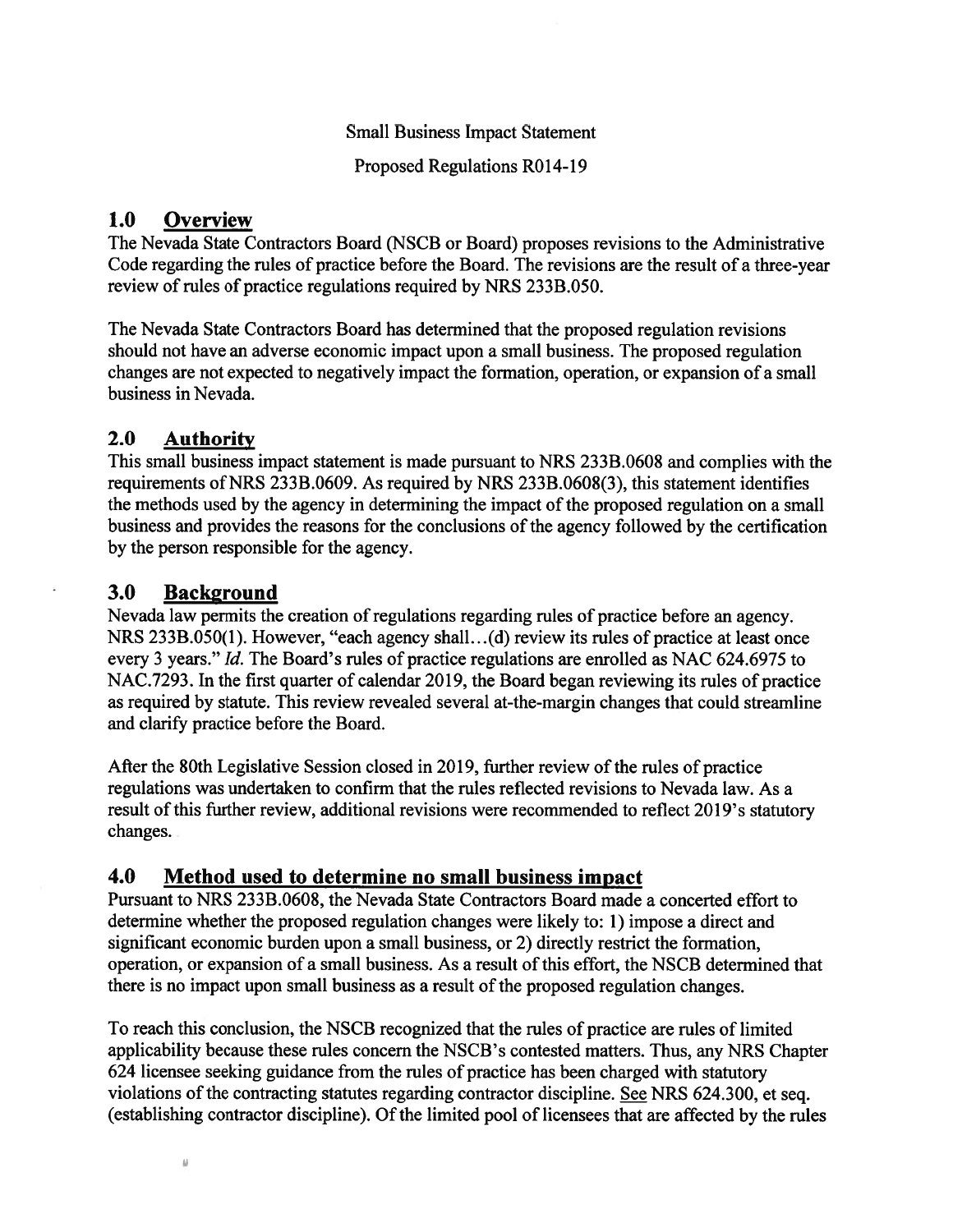of practice, the clarifying and streamlining of the rules of practice is likely to reduce the economic burdens of a contested matter before the Board and to increase the consistency and predictability of contested matter processes. Thus, the NRS Chapter 624 licensees who find themselves in a contested matter before the NSCB are likely to see lower regulatory burdens as a result of the proposed changes.

No small business would endure any direct or significant economic burden related to the NSCB's proposed changes to its rules of practice. Instead, the clarification and streamlining of the rules of practice is more likely to reduce potential costs upon small business. Likewise, no small business was likely to be affected by revisions to the rules of practice in the small business's formation, operation, or expansion. Finally, clarification and streamlining of the rules of practice is likely to increase the public's trust in the Board's contested matter process thereby promoting business formation, operation, and expansion.

Ultimately, no adverse economic effects were identified because the proposed regulation changes clarify and streamline practice before the Board. Thus, the regulatory revisions are expected to immediately and continuously reduce overall costs of practice before the Board to licensees and the Board with no expected reduction in the protections for the public's health, safety, and welfare.

### **Certification by Person Responsible for the Agency** 5.0

I, Margi Grein, Executive Officer of the Nevada State Contractors Board, certify to the best of my knowledge or belief, a concerted effort was made to determine the impact of the proposed regulation on small businesses and the information contained in this statement was prepared properly and is accurate.

signature *Margin hung* Date DECEMBER 1, 2019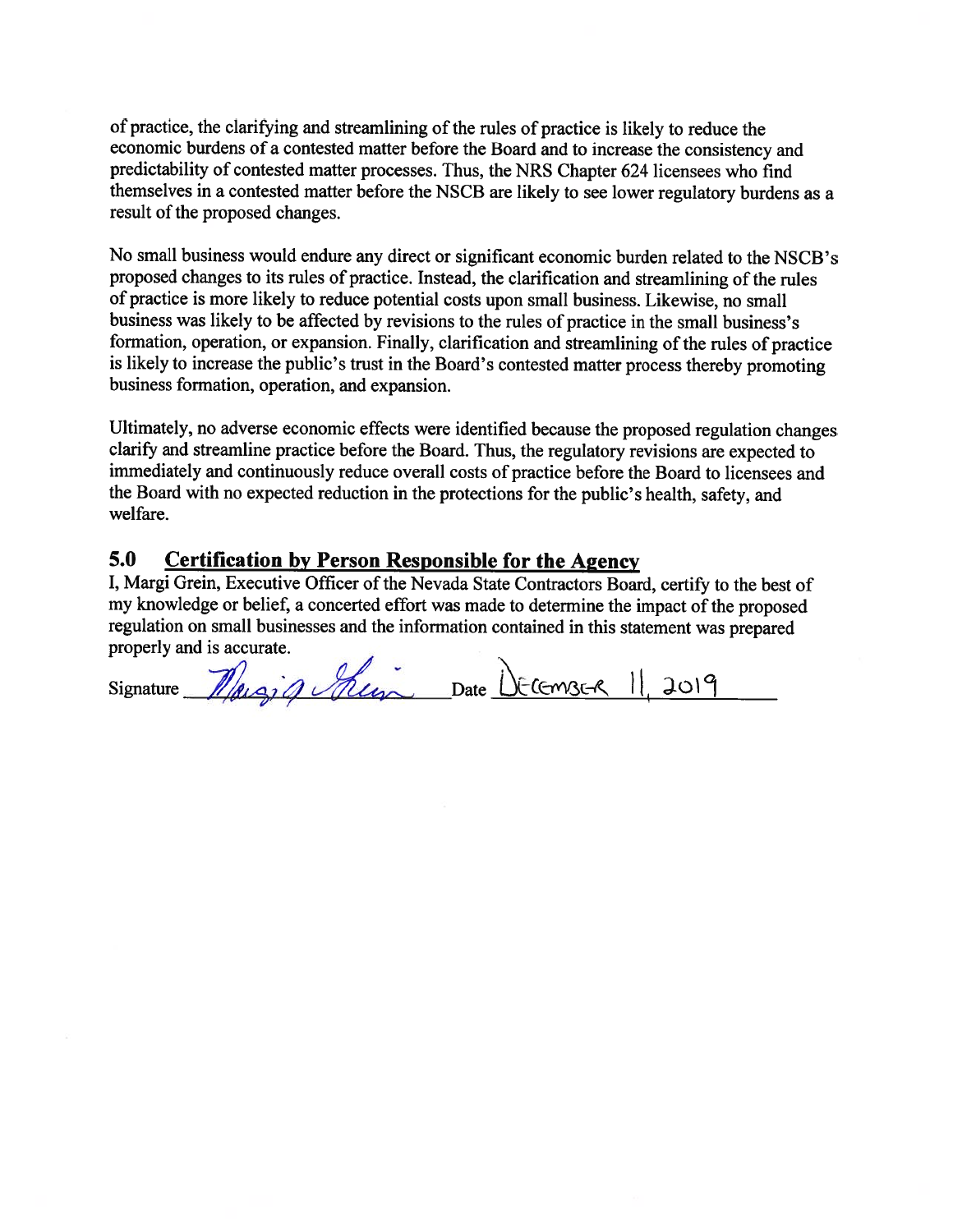### **SECOND REVISED ADOPTED REGULATION OF THE**

### **STATE CONTRACTORS' BOARD**

### **LCB File No. R014-19**

EXPLANATION – Matter in *italics* is new; matter in brackets **[**omitted material**]** is material to be omitted.

AUTHORITY: §[§1,](#page-7-0) [2,](#page-7-1) [4-](#page-7-2)[8,](#page-9-0) [10-](#page-10-0)[13,](#page-12-0) [20-](#page-19-0)[26](#page-22-0) and [28](#page-24-0)[-32,](#page-26-0) NRS 624.100; [§3,](#page-7-3) NRS 624.100 and 624.3013; [§9,](#page-9-1) NRS 624.100 and 624.335; §[§14](#page-12-1) and [18,](#page-18-0) NRS 624.100, 624.341 and 624.361; §[§15](#page-14-0) and [17,](#page-18-1) NRS 624.100 and 624.341; [§16,](#page-14-1) NRS 624.100, 624.300, 624.3016, 624.341, 624.361 and 624.710; [§19,](#page-19-1) NRS 624.100, 624.300 and 624.341; [§27,](#page-23-0) NRS 624.100 and 624.170.

A REGULATION relating to contractors; revising provisions relating to disciplinary action by the State Contractors' Board; and providing other matters properly relating thereto.

### **Legislative Counsel's Digest:**

Existing law authorizes the State Contractors' Board to make reasonable regulations. (NRS 624.100) Existing regulations establish procedures for disciplinary action and practice before the Board. (NAC 624.6975-624.7296) **Section [2](#page-7-1)** of this regulation defines "suspend" as imposing a temporary prohibition against a licensee engaging in work as a contractor. **Section [3](#page-7-3)** of this regulation establishes a rebuttable presumption that a misrepresented or omitted material fact by an applicant or licensee does not form a defense against a complaint. Existing regulations authorize the Board to place a contractor on probation in certain circumstances. (NAC 624.710) **Section [4](#page-7-2)** of this regulation authorizes the Board to place a contractor whose license may be suspended or revoked on probation so that the contractor may complete the contractor's existing construction projects under conditions deemed necessary to protect the public, the construction project and the owner of the construction project. Existing regulations require the Board to notify a licensee if the Board believes the licensee's financial responsibility is impaired or that the licensee is in violation of state law or regulations. (NAC 624.720) **Section [5](#page-7-4)** of this regulation establishes the provisions which must be included in an order that place a contractor on probation. **Section [13](#page-12-0)** of this regulation authorizes the Board to set a hearing regarding the licensee's financial responsibility or alleged violation of state law or regulations.

Existing law and regulations authorize the Board to establish and impose certain administrative fines and issue citations. (NRS 624.300, 624.3016, 624.341, 624.361, 624.710; NAC 624.7251) **Section [16](#page-14-1)** of this regulation establishes a new administrative fine for a violation of state law relating to unfair business practices. **Section [16](#page-14-1)** also provides an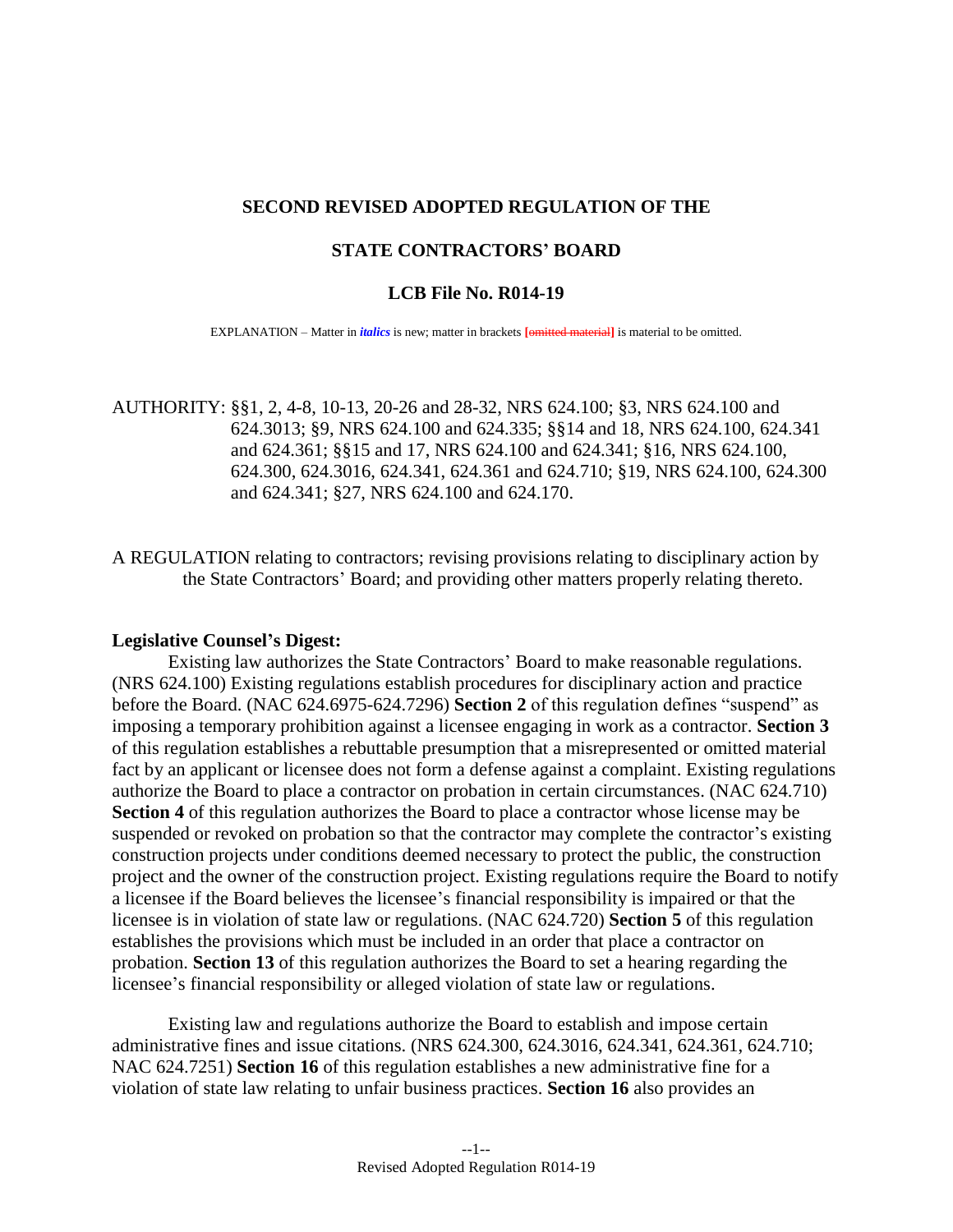administrative fine for failing to provide a builder's warranty in certain circumstances or failing to respond reasonably to a claim made under a builder's warranty. Existing regulations authorize the Board or its designee to reduce or stay a fine pending completion of a training program or examination required by the Board. (NAC 624.7251) **Section [16](#page-14-1)** additionally: (1) authorizes the Board or its designee to reduce or stay any other penalty imposed; (2) authorizes the Board or its designee to require completion of any other means of remediation or retraining based upon the circumstances for which the fine was assessed or the penalty imposed; and (3) requires the Board or its designee to make certain findings before exercising such discretion. Existing regulations authorize the Board to assess a maximum fine only if one or more specified circumstances apply. (NAC 624.7251) **Section [16](#page-14-1)** requires the Board to assess the maximum fine if the cited person has previously committed the same or a similar violation at least twice in the immediately preceding 5 years.

Existing regulations require a cited licensee who hires and pays another licensee to perform a corrective action to be responsible for the hired licensee's failure to comply with the order for corrective action. (NAC 624.72518) **Section [19](#page-19-1)** of this regulation instead provides that the cited licensee is jointly responsible with the hired licensee for the hired licensee's failure to comply with the order.

Existing regulations establish certain deadlines and presumptions relating to complaints and hearings. (NAC 624.7256, 624.7263, 624.7273) **Section [21](#page-20-0)** of this regulation changes the amount of time from 10 days to 7 days after a complaint is deposited with the United States Postal Service that a rebuttable presumption is created that a complaint and notice of hearing has been received by a respondent. **Section [23](#page-21-0)** of this regulation changes the deadline from 10 days to 14 days before the hearing by which a request for a continuance of a hearing must be received by the Executive Officer of the Board. **Section [23](#page-21-0)** also authorizes the Executive Officer and the Board to waive this requirement and grant a request for a continuance in certain circumstances. **Section [26](#page-22-0)** of this regulation requires a party who wishes to oppose a motion to serve and file a written response to the motion 14 days after receiving the motion instead of 10 days after receiving the motion. Existing regulations outline requirements for submitting papers to the Board in a contested case. (NAC 624.7266) **Section [24](#page-21-1)** of this regulation adds to those requirements and authorizes parties in a contested case to consent to electronic service.

Existing regulations describe the requirements for applying for the issuance of a subpoena. (NAC 624.7276) **Section [27](#page-23-0)** of this regulation adds certain information that must be included in the application for the issuance of a subpoena. **Section [27](#page-23-0)** also creates a rebuttable presumption that an application for the issuance of a subpoena that does not meet the requirements is not reasonably calculated to lead to the presentation of admissible evidence.

**Section** [32](#page-26-0) of this regulation requires a petition for a rehearing or reconsideration of a decision of the Board and any related responses or decisions be made not later than 14 days after the appropriate party receives the petition instead of 15 days. (NAC 624.7293)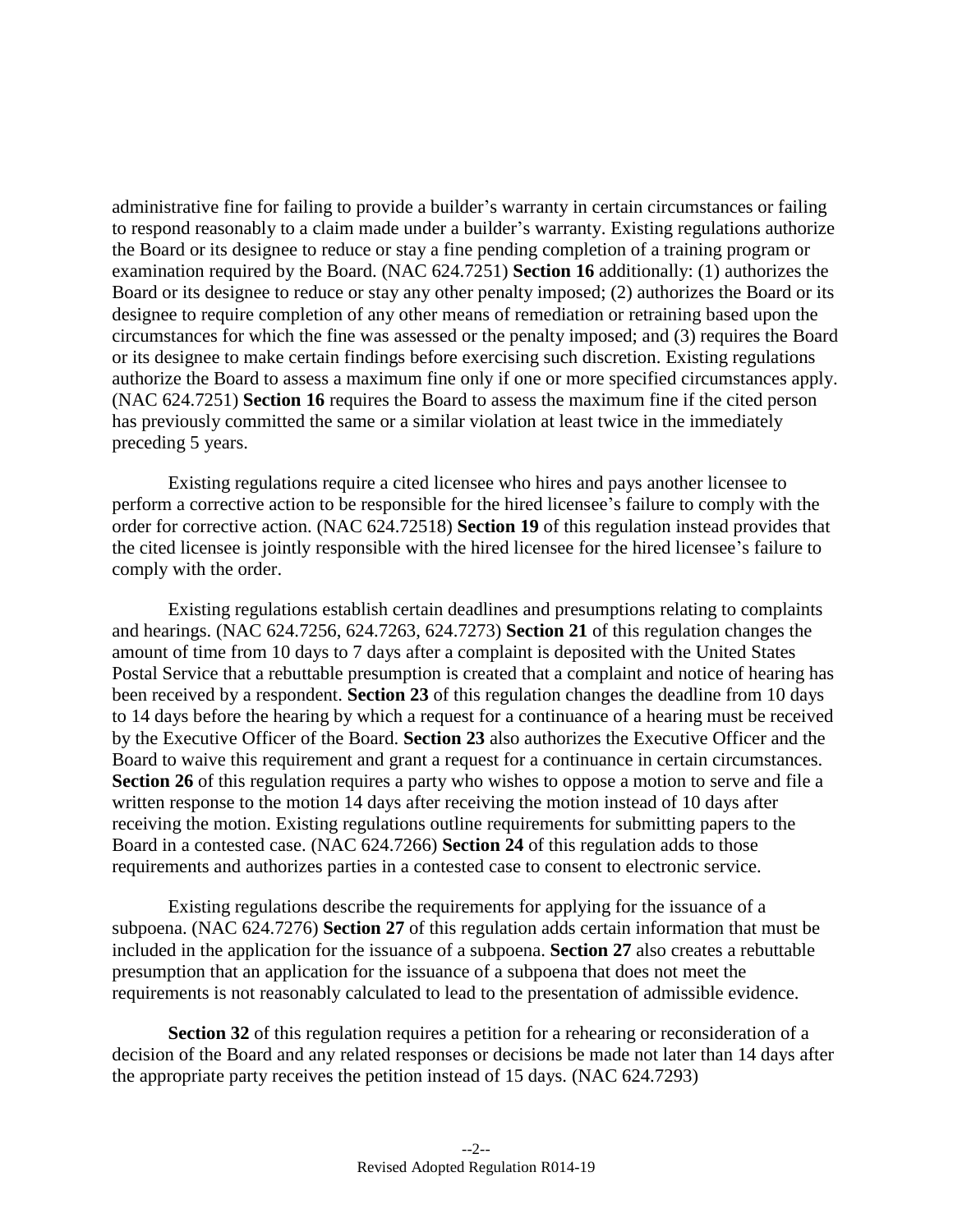Existing regulations impose various duties on the Board in taking disciplinary action against a licensee or an applicant for a license. (NAC 624.716, 624.7251, 624.72512, 624.72514, 624.7253, 624.7259, 624.7263, 624.7269, 624.7279, 624.7283, 624.7286, 624.7293) **Sections [12,](#page-11-0) [16](#page-14-1)[-18,](#page-18-0) [20,](#page-19-0) [22,](#page-20-1) [23,](#page-21-0) [25,](#page-22-1) [28](#page-24-0)[-30](#page-25-0) and [32](#page-26-0)** of this regulation authorize the Board's designee to complete those duties. Existing regulations require the Executive Officer of the Board or his or her designee to sign a written administrative citation. (NAC 624.725) **Section [14](#page-12-1)** of this regulation removes the authorization of the Executive Officer to appoint a designee to sign such a citation. Existing regulations authorize the Board to consolidate two or more contested cases in certain circumstances. (NAC 624.7269) **Section [25](#page-22-1)** of this regulation also authorizes the Executive Officer or the Board's designee to consolidate such cases. **Sections [6](#page-8-0)[-11,](#page-10-1) [15](#page-14-0) and [31](#page-26-1)** of this regulation make conforming changes.

<span id="page-7-0"></span>**Section 1.** Chapter 624 of NAC is hereby amended by adding thereto the provisions set

forth as sections [2](#page-7-1) to [5,](#page-7-4) inclusive, of this regulation.

<span id="page-7-1"></span>**Sec. 2.** *"Suspend" means to impose a temporary prohibition against a licensee engaging in work as a contractor pursuant to chapter 624 of NRS.*

<span id="page-7-3"></span>**Sec. 3.** *The misrepresentation or omission of a material fact to the Board by an applicant or a licensee creates a rebuttable presumption that the misrepresented or omitted material fact does not form a defense against a complaint.*

<span id="page-7-2"></span>**Sec. 4.** *If the Board or its designee has grounds to suspend or revoke a contractor's license or otherwise discipline a contractor, the Board or its designee may place the contractor on probation until the contractor completes the contractor's existing construction projects or portions thereof under conditions deemed necessary by the Board to protect the public, the construction project and the owner of the construction project. The Board or its designee may thereafter suspend or revoke the contractor's license or otherwise discipline the contractor.*

<span id="page-7-4"></span>**Sec. 5.** *1. An order of the Board that imposes probation must state:*

*(a) The period of time during which a licensee is subject to probation;*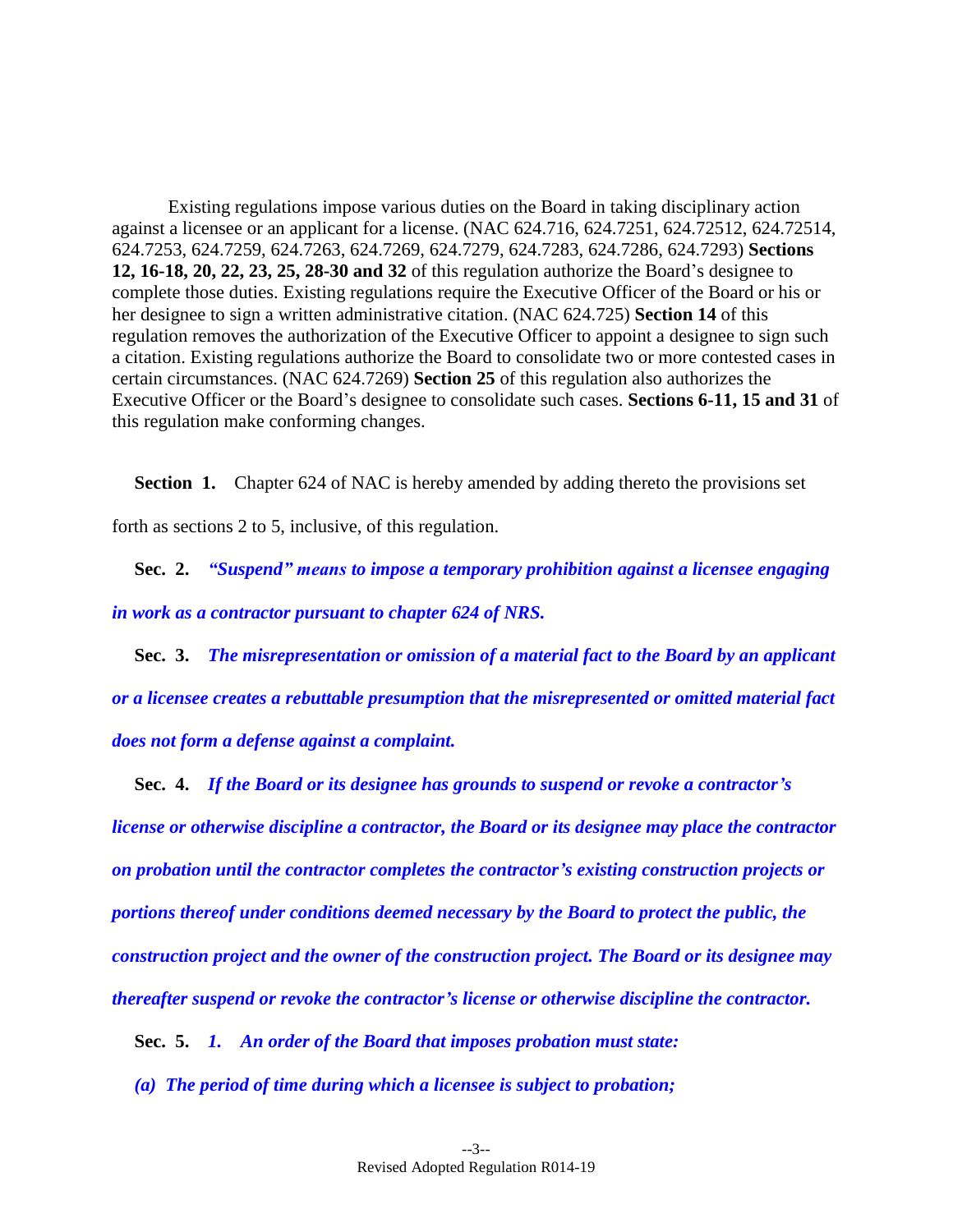*(b) The terms and conditions imposed by the Board during the period of probation; and*

*(c) The consequences for the failure of a licensee to comply with the terms and conditions imposed by the Board.*

*2. The terms and conditions which the Board may impose during a period of probation include, without limitation:*

*(a) Imposing disciplinary action pursuant to paragraphs (c), (e) and (f) of subsection 1 of NRS 624.300;*

*(b) Monitoring or reviewing the contracts or practices of a licensee;*

*(c) Ordering a licensee to complete remedial education;*

*(d) Requiring the licensee to change the qualified person listed on a license or add a* 

*qualified person to a license; and*

*(e) Requiring compliance with any other term or condition which is intended to address, remediate, correct or prevent a practice or harm which relates to the circumstances of the particular case as a result of which probation is imposed.*

<span id="page-8-0"></span>**Sec. 6.** NAC 624.6975 is hereby amended to read as follows:

624.6975 As used in NAC 624.6975 to 624.7296, inclusive, *and sections [2,](#page-7-1) [3](#page-7-3) an[d 4](#page-7-2) of this regulation*, unless the context otherwise requires, the words and terms defined in NAC 624.6978 to 624.6987, inclusive, *and section 2 of this regulation* have the meanings ascribed to them in those sections.

**Sec. 7.** NAC 624.6978 is hereby amended to read as follows: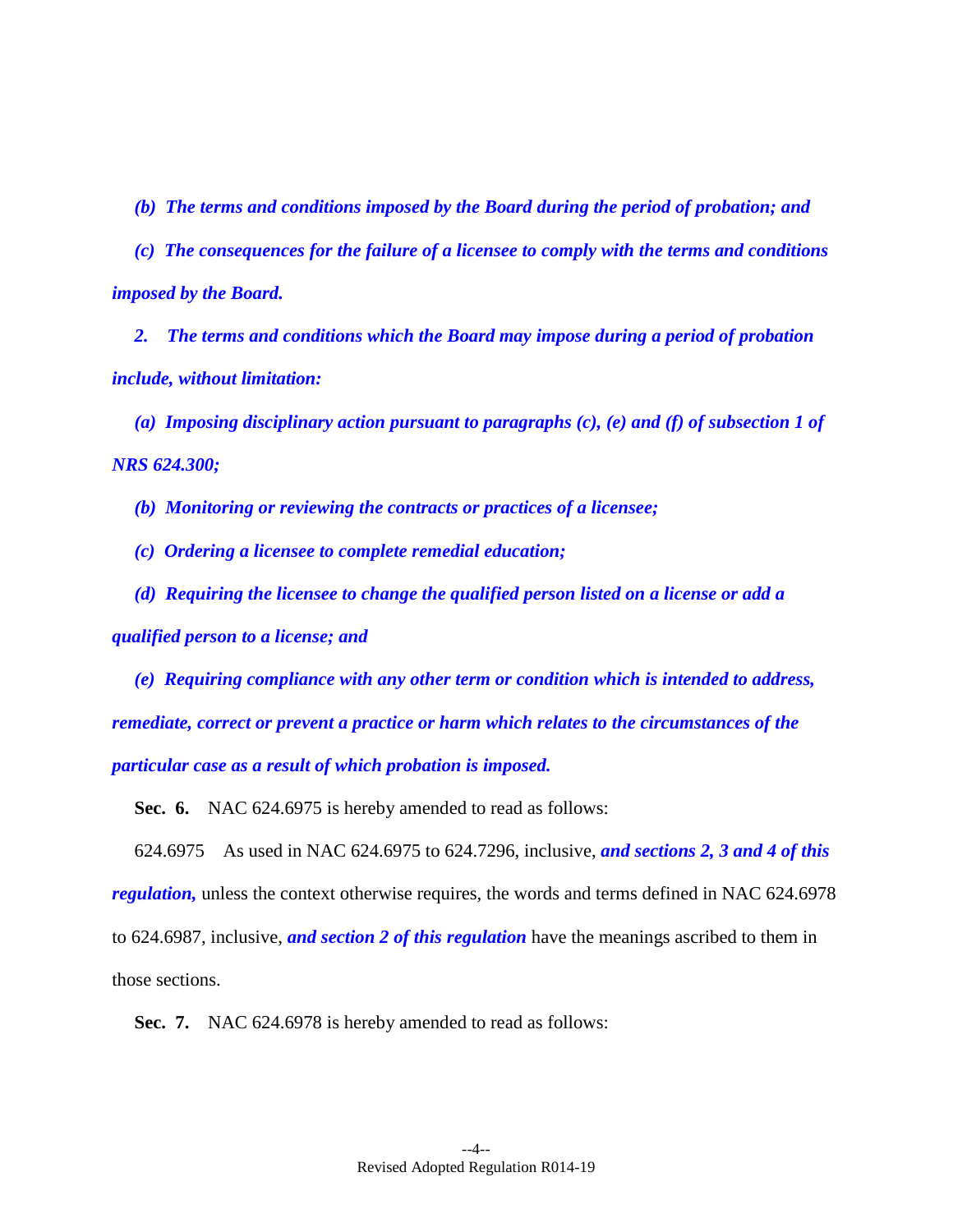624.6978 "Complaint" means a document issued by the Executive Officer **[**of the Board**]** to a respondent that includes a short and plain statement alleging a violation of a provision of this chapter or chapter 624 of NRS.

<span id="page-9-0"></span>**Sec. 8.** NAC 624.699 is hereby amended to read as follows:

624.699 A written document shall be deemed received by the Board if the document is:

1. Filed at the office of the Board in Henderson, Nevada, or Reno, Nevada, and addressed to the Executive Officer *;* **[**of the Board;**]** or

2. Presented to the Board at a hearing.

<span id="page-9-1"></span>**Sec. 9.** NAC 624.700 is hereby amended to read as follows:

624.700 1. Any aggrieved person may file with the Board an allegation against any licensee. The allegation must:

(a) Be written *;* **[**and signed;**]**

- (b) Describe the specific **[**grievance;**]** *allegation;* and
- (c) Include any **[**related**]** documentation **[**.**]** *related to the allegation.*

2. If the Board finds that an investigation is necessary, the Board's staff shall commence the investigation within 10 days after the date the allegation was filed.

3. If it appears from the investigation that a licensee may have violated the provisions of this chapter or chapter 624 of NRS, the Executive Officer may:

- (a) Request the licensee to take appropriate corrective action;
- (b) Request the licensee to meet informally with the Board's staff and the **[**complainant**]**

*person who filed the allegation* to resolve the issue;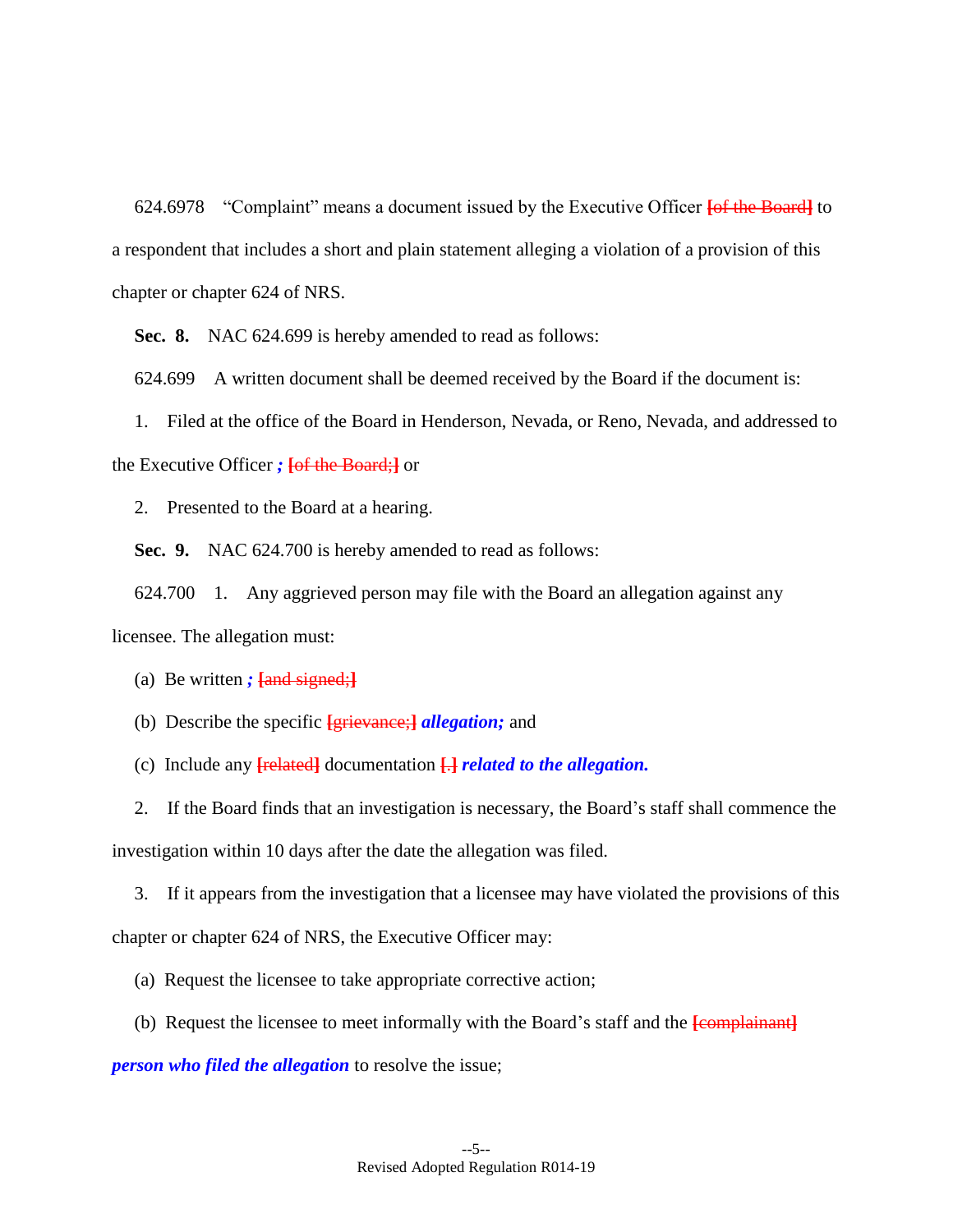(c) Require the licensee to appear before the Board and show cause why disciplinary action should not be taken against the licensee; and

(d) Take such other actions as the Executive Officer deems appropriate under the circumstances.

<span id="page-10-0"></span>**Sec. 10.** NAC 624.710 is hereby amended to read as follows:

624.710 1. The address of an applicant or licensee which is on file with the Board shall be deemed to be **[**his or her**]** *the* correct address **[**. An**]** *of the applicant or licensee.*

*2. Within 30 days after any change of address, an* applicant or licensee shall provide to the Board **[**, within 30 days,**]** written notice of any change of **[**his or her**]** address **[**.

2. If the Board has grounds to suspend or revoke a contractor's license or otherwise discipline a contractor, the Board may place the contractor on probation until the contractor completes his or her existing contracts and may thereafter suspend or revoke his or her license or otherwise discipline the contractor.**]** *of the applicant or licensee.*

<span id="page-10-1"></span>**Sec. 11.** NAC 624.713 is hereby amended to read as follows:

624.713 1. A notice that the Board provides to a licensee pursuant to NAC 624.7256 will include:

(a) A copy of the complaint;

(b) The date by which the licensee is required to submit an answer or responsive pleading and any supporting documents to the Board;

(c) A statement that the licensee is entitled to a hearing only if the licensee complies with the provisions set forth in paragraph (b); and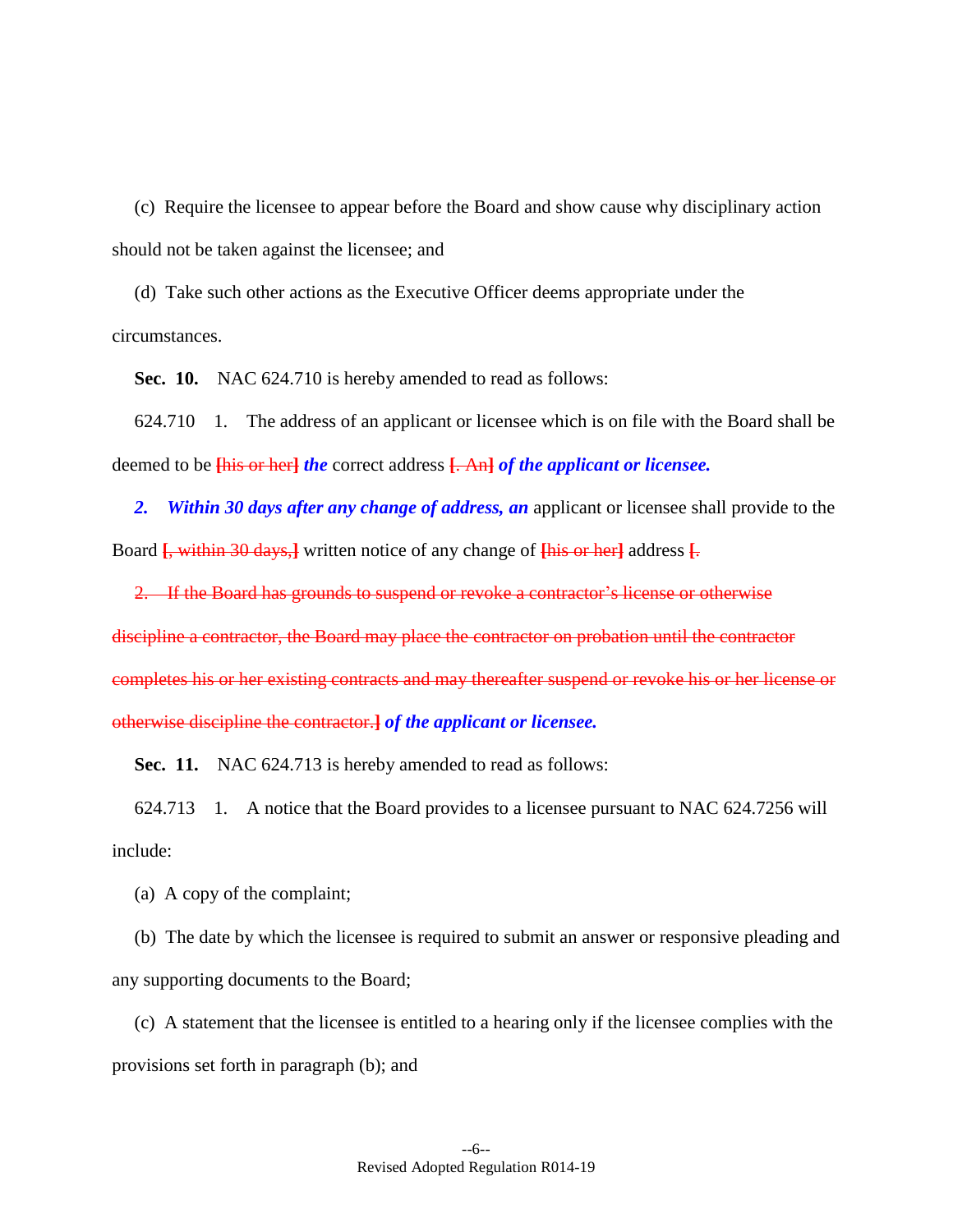(d) A statement that the failure of the licensee to comply with the provisions of subsection 2 may cause the Board to enter a default order against the licensee.

2. The answer required by paragraph (b) of subsection 1 must be in writing, signed by the respondent or **[**his or her representative,**]** *the respondent's attorney* and include a specific response to each allegation in the complaint. The response must admit or deny the allegation, or state that the respondent has insufficient information to admit or deny the allegation.

<span id="page-11-0"></span>**Sec. 12.** NAC 624.716 is hereby amended to read as follows:

624.716 1. If a licensee receives a notice from the Board pursuant to NAC 624.7256, the licensee is entitled to a hearing only if the licensee complies with the provisions of paragraph (b) of subsection 1 of NAC 624.713. If the licensee fails to comply with those provisions, the Board *or its designee* will hold a hearing to determine whether it will enter a default order against the licensee.

2. The Board *or its designee* may consider at the hearing:

(a) The complaint and any amended complaints provided to the licensee;

(b) Any notices provided to the licensee pursuant to NAC 624.7256;

(c) Any communication between the Board and the licensee; and

(d) Any other evidence relating to the allegations set forth in the complaint or amended complaints.

3. The Board *or its designee* may:

(a) Include evidence presented at the hearing in its findings of fact and conclusions of law; and

(b) Enter a default order against the licensee.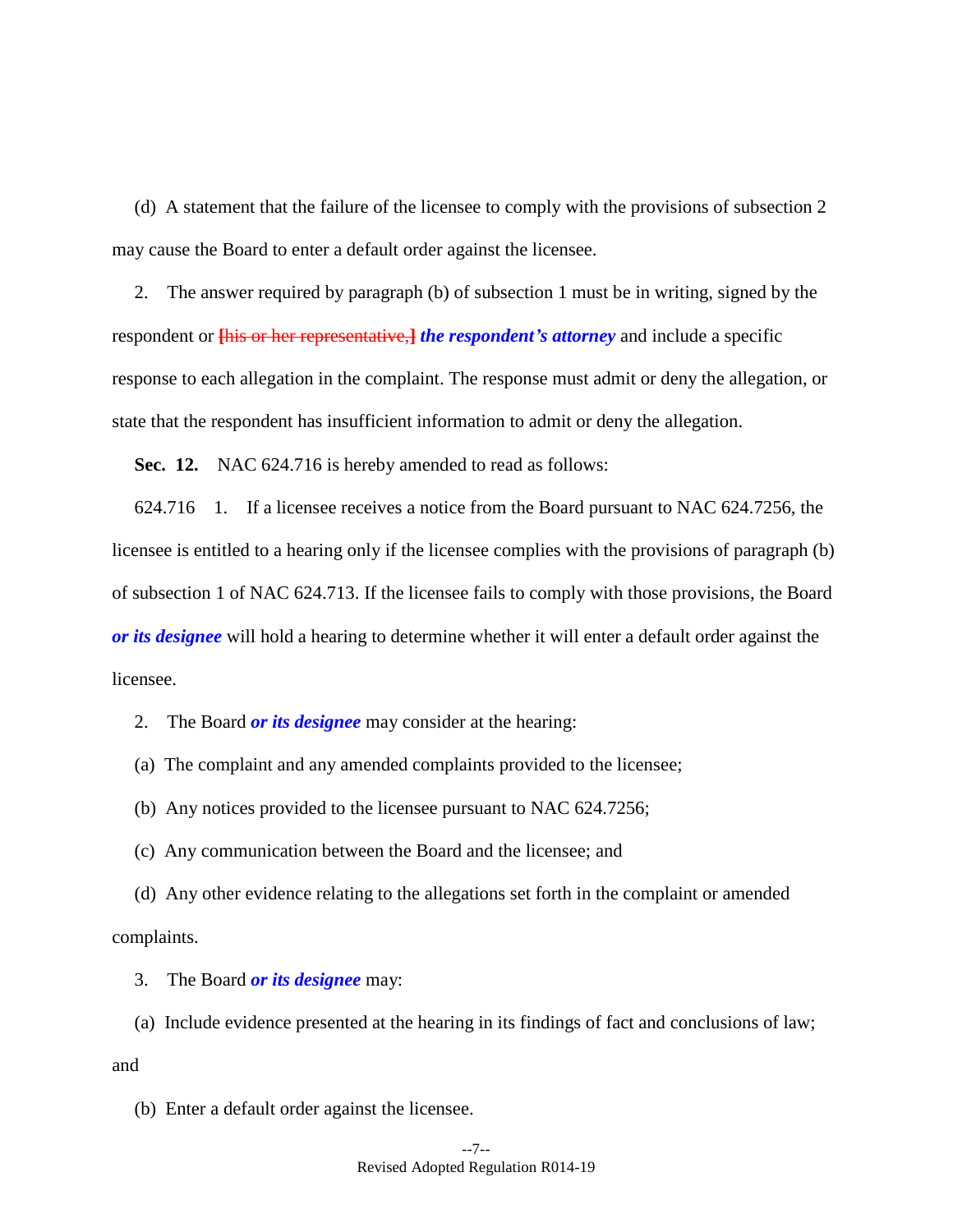4. If the Board *or its designee* enters a default order against the licensee, the Board *or its designee* will:

(a) Send to the licensee by certified mail, return receipt requested, a copy of the default order, including any findings of fact and conclusions of law, not later than **[**10**]** *7* days after the Board enters its order; and

(b) Take such disciplinary action against the licensee as it deems appropriate.

5. A licensee against whom a default order is entered may submit to the Board a written request for reconsideration of the order not later than **[**15**]** *14* days after receiving a copy of the order. The written request must set forth the reasons for reconsideration by the Board **[**.**]** *or its designee.*

6. The Board or its designee will review the request to determine whether there is good cause for reconsideration of the order. If the Board or its designee determines that good cause for reconsideration exists, the Board or its designee will schedule a hearing and notify the licensee, in writing, of the time and place of the hearing. *The Board or its designee will schedule the hearing for not later than 90 days after the decision granting reconsideration of the order is made.*

<span id="page-12-0"></span>**Sec. 13.** NAC 624.720 is hereby amended to read as follows:

624.720 If the Board believes that a licensee's financial responsibility is impaired or that **[**he or she**]** *the licensee* is in violation of chapter 624 of NRS or this chapter, the Board will so notify the licensee **[**.**]** *and may set a hearing regarding the financial responsibility of the licensee or the alleged violation by the licensee of chapter 624 of NRS or this chapter.*

<span id="page-12-1"></span>**Sec. 14.** NAC 624.725 is hereby amended to read as follows: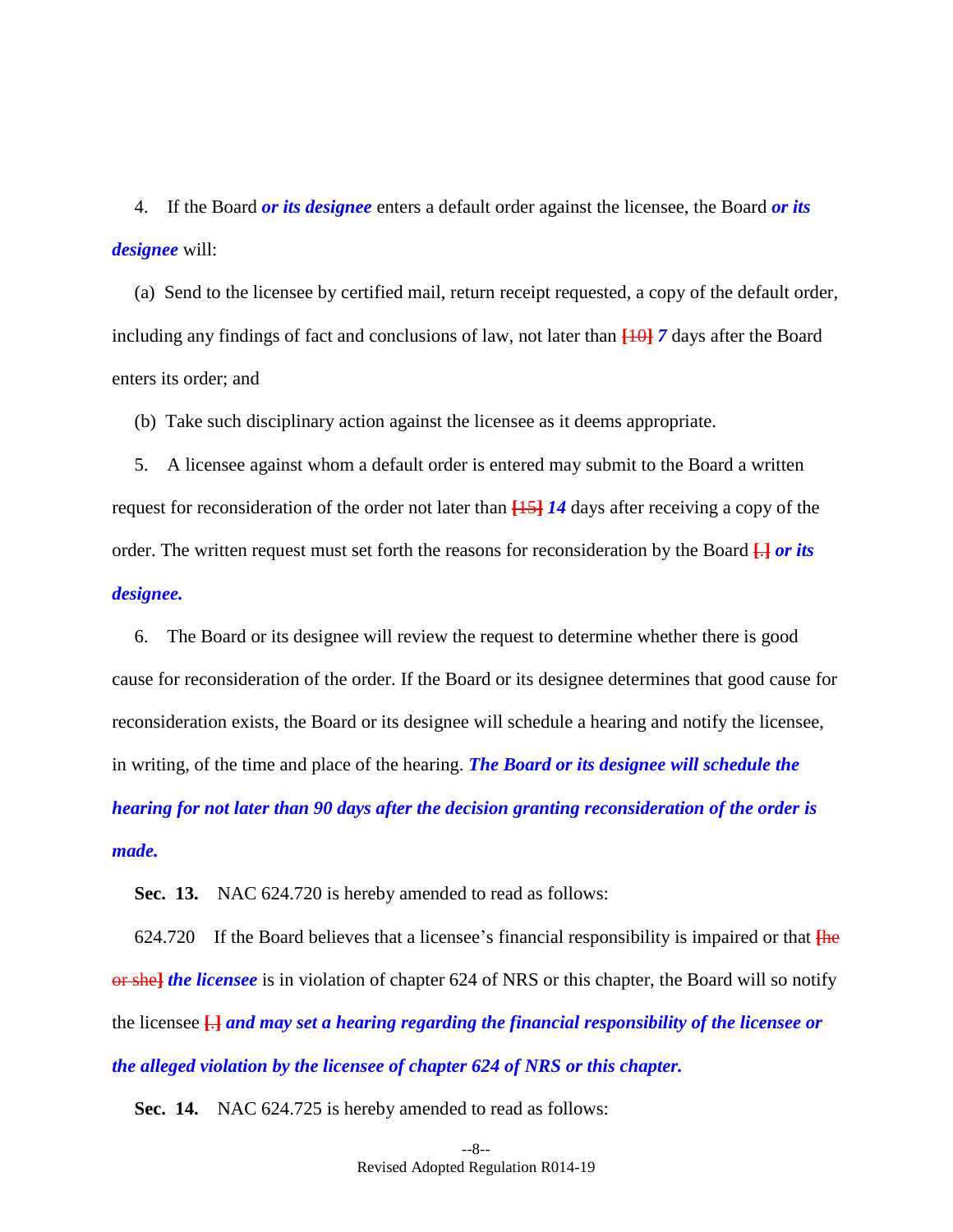624.725 A written administrative citation issued pursuant to NRS 624.341 may be served by personal service on the person named in the administrative citation, or a designated representative thereof, or by certified mail to the address of record of the person and must include, to the extent applicable:

1. The name and last known business or residential address of the person;

2. A numbered identification of the person;

3. The date on which the citation is issued;

4. The number of the citation;

5. A list of the sections of this chapter or chapter 624 of NRS which the person is alleged to have violated and a description of the alleged violation;

6. Corrective actions, if any, ordered against the person;

7. Administrative fines, if any, to be assessed against the person;

8. The reimbursement costs, if any, which the person is ordered to pay to cover the costs of any investigation;

9. The date by which the person must complete any corrective actions ordered;

10. The date by which the person must pay any administrative fines or reimbursement of investigative costs;

11. A description of the manner in which the person may contest the citation, including, without limitation, the period during which the person may contest the citation and the consequences of failing to contest the citation timely;

12. The signature of the Executive Officer *;* **[**or his or her designee;**]** and

13. Any other information required by the Board.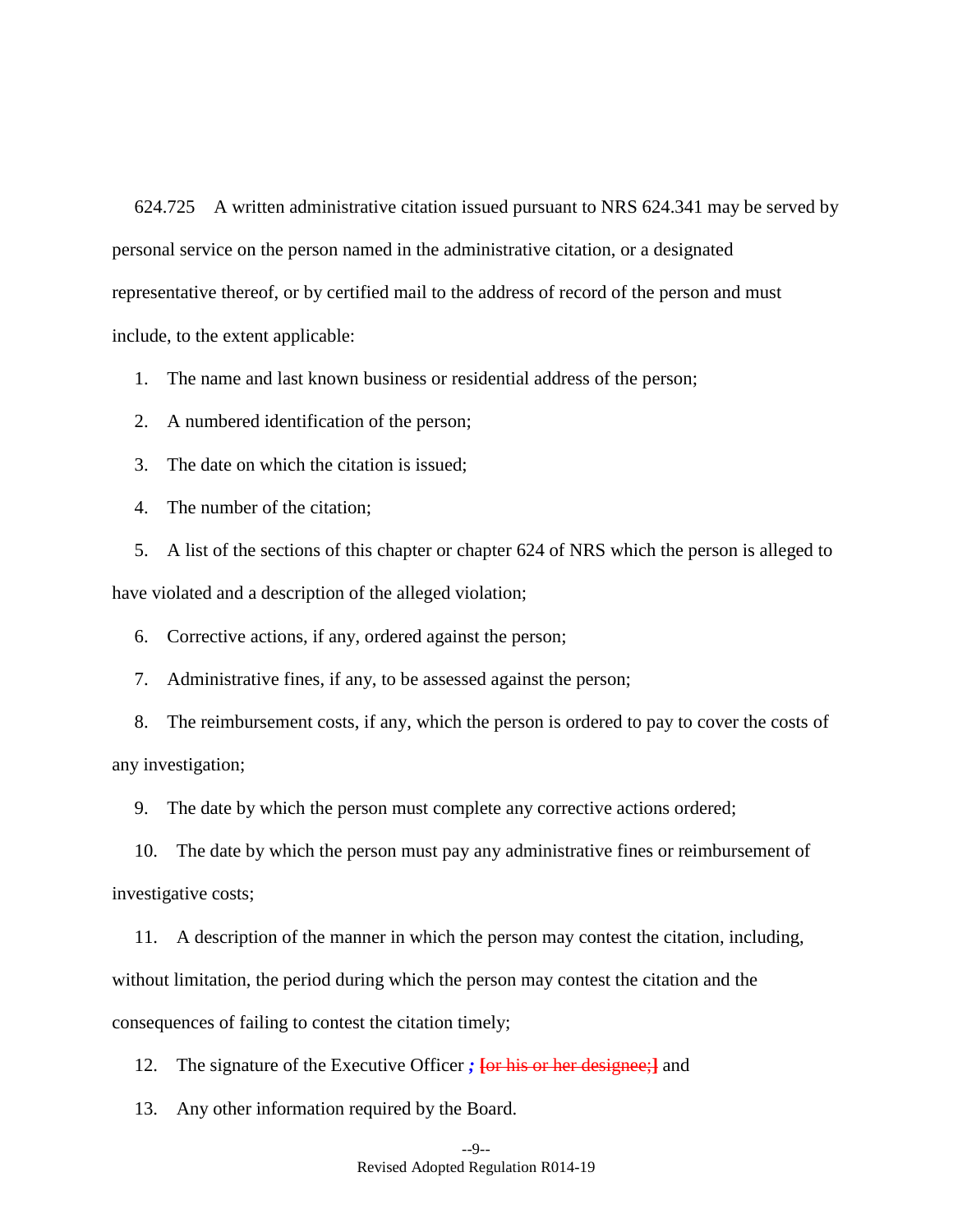<span id="page-14-0"></span>**Sec. 15.** NAC 624.72505 is hereby amended to read as follows:

624.72505 A written administrative citation issued pursuant to NRS 624.341 may be withdrawn:

1. By the Board at any time.

2. By the Executive Officer *:* **[**of the Board:**]**

(a) Before the citation is deemed a final order of the Board pursuant to NRS 624.345; or

(b) If the cited person contests the citation, before the commencement of the hearing required pursuant to NRS 624.351.

<span id="page-14-1"></span>**Sec. 16.** NAC 624.7251 is hereby amended to read as follows:

624.7251 1. If the Board or its designee issues an order imposing an administrative fine pursuant to the provisions of this chapter and chapter 624 of NRS, each such fine assessed by the Board or its designee must:

(a) Specify the violation for which the person is being cited; and

(b) Subject to the provisions of subsections 2, 3 and 4, be in an amount which is not less than the minimum amount or more than the maximum amount as follows for the violation:

| Violation | Minimum Fine | <b>Maximum Fine</b> |
|-----------|--------------|---------------------|
|           |              |                     |
|           |              |                     |
|           |              | \$10,000            |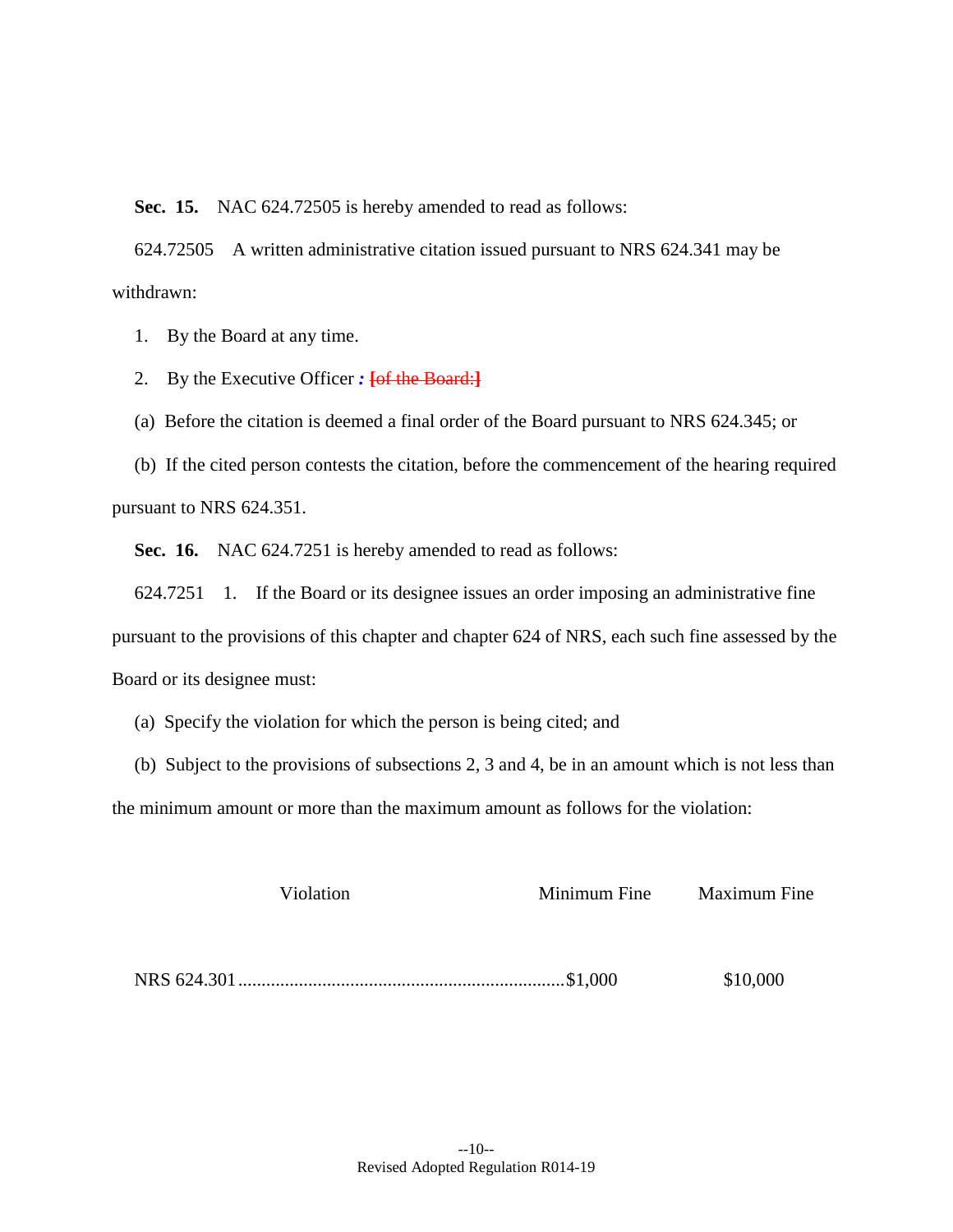| Violation                                                    | Minimum Fine | <b>Maximum Fine</b> |
|--------------------------------------------------------------|--------------|---------------------|
| Paragraph (a) of subsection 1 or subparagraph (4)            |              |                     |
| of paragraph (b) of subsection 1 of NRS                      |              |                     |
|                                                              |              | 10,000              |
| Subparagraph $(1)$ , $(2)$ or $(3)$ of paragraph $(b)$ of    |              |                     |
|                                                              |              | 10,000              |
|                                                              |              | 10,000              |
|                                                              |              | 10,000              |
|                                                              |              | 10,000              |
|                                                              |              | 10,000              |
|                                                              |              | 10,000              |
|                                                              |              | 10,000              |
|                                                              |              | 50,000              |
|                                                              |              | 10,000              |
|                                                              |              | 50,000              |
|                                                              |              | 10,000              |
|                                                              |              | 10,000              |
| Subsection 3, 5, 10, $\overline{\text{ter}}$ 11 or 12 of NRS |              |                     |
|                                                              |              | 10,000              |
|                                                              |              | 10,000              |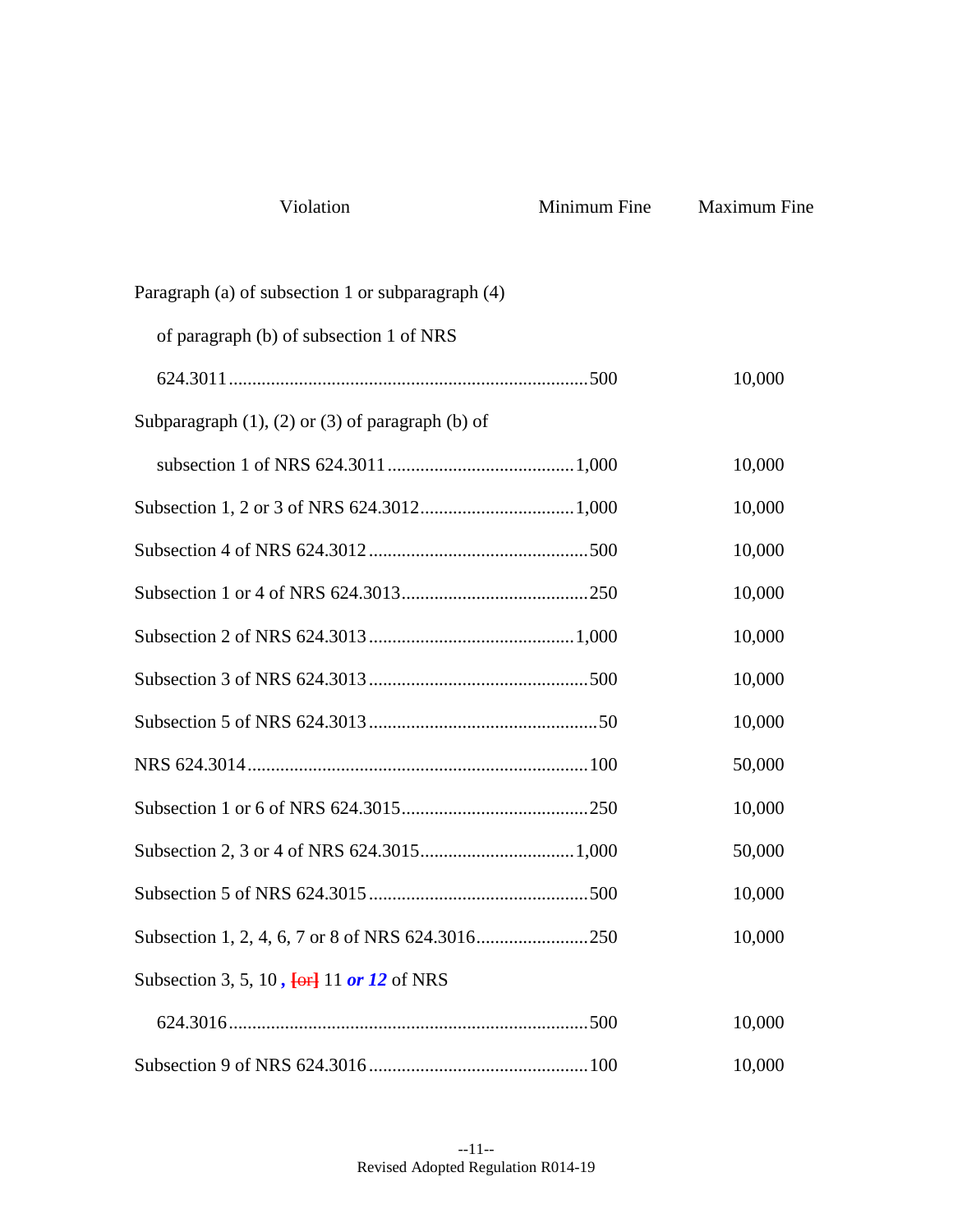| 10,000 |
|--------|
| 10,000 |
| 10,000 |
| 10,000 |
| 50,000 |
| 10,000 |
| 10,000 |
| 50,000 |
| 250    |
| 50,000 |
| 50,000 |
| 50,000 |

Violation Minimum Fine Maximum Fine

2. In determining the amount of an administrative fine to be imposed pursuant to subsection 1, the Board or its designee will consider the factors set forth in paragraphs (a), (b) and (c) of subsection 4 of NRS 624.300 and paragraphs (a), (b) and (c) of subsection 2 of NRS 624.710, as applicable.

3. Unless otherwise prohibited by law **[**,**]** *and except as otherwise provided by subsection 6,*  the Board or its designee may reduce or stay a fine assessed pursuant to subsection 1 *or any other penalty imposed pursuant to this chapter or chapter 624 of NRS* pending completion of a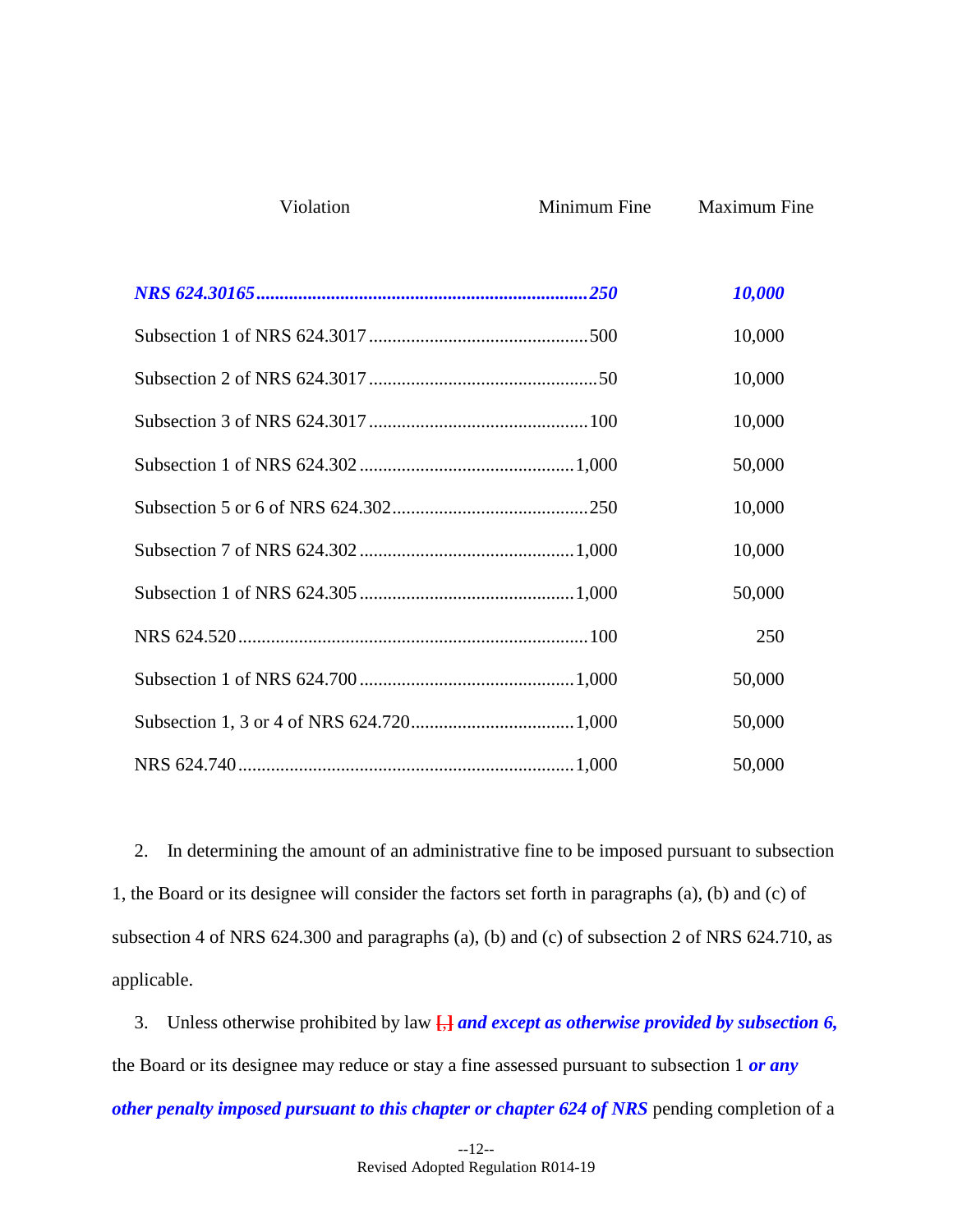training program *,* **[**or**]** examination *or any other means of remediation or retraining* required by the Board **[**.**]** *or its designee which is based upon the circumstances for which the fine was assessed or the penalty imposed.*

4. The Board or its designee will assess the maximum fine listed in subsection 1 only if one or more of the following circumstances apply:

(a) The cited person has a history of violating the same or similar sections of NRS **[**;**]** *, NAC* 

### *or any relevant administrative order;*

(b) The administrative citation specifies more than one violation;

(c) The cited person has **[**exhibited bad faith by ignoring**]** *unreasonably ignored* written warnings;

(d) The violation or violations have caused harm to other persons;

(e) The violation or violations were perpetrated against a **[**senior citizen**]** *person 60 years of age or older* or a person with a *diagnosed physical or mental* disability; or

(f) The violation or violations involved a construction project costing more than \$500,000.

*5. The Board or its designee will assess the maximum fine listed in subsection 1 if the cited person has previously violated the same or similar sections of NRS, NAC or any relevant administrative order at least twice in the immediately preceding 5 years.*

*6. If the Board or its designee intends to exercise the discretion authorized in subsection 3:*

*(a) The Board or its designee may state the reasons for the exercise of discretion orally at the hearing on the matter and must state such reasons in writing in any written order or decision on the matter; and*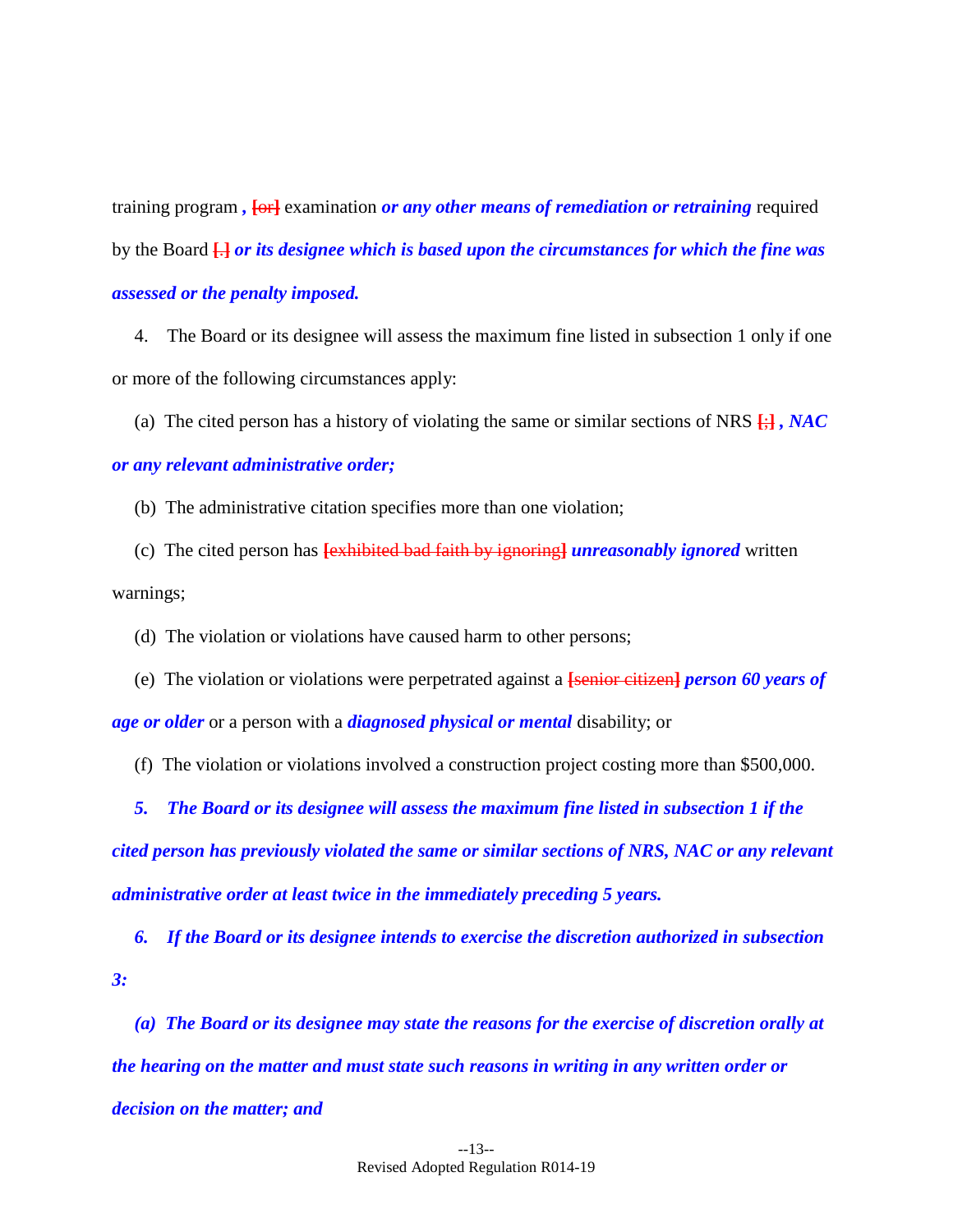*(b) The reasons for the exercise of discretion must be derived from the presentation of the case and the findings or determinations of the Board or its designee based on the presentation of the case.*

<span id="page-18-1"></span>**Sec. 17.** NAC 624.72512 is hereby amended to read as follows:

624.72512 In addition to any other factors that the Board uses to determine whether an administrative citation issued pursuant to NRS 624.341 should include an order for corrective action, the Board **[**will**]** *or its designee may* consider:

1. Whether compliance with such an order would result in excessive destruction or substantial waste to the existing construction on the construction project;

2. The willingness of the owner of the construction project to allow such corrective action; **[**and**]** *or*

3. A determination by the Executive Officer or his or her designee that the licensee is able to perform the corrective action.

<span id="page-18-0"></span>**Sec. 18.** NAC 624.72514 is hereby amended to read as follows:

624.72514 In determining the time permitted for compliance with an order for corrective action **[**, as required to be stated in a written citation**]** *issued* pursuant to NRS 624.341, the Board *or its designee* will determine the time for compliance with the order by considering, without limitation:

1. The accepted industry practice regarding the performance of the work necessary to comply with the order for corrective action, in the climate or weather conditions of the area in which the construction project is located.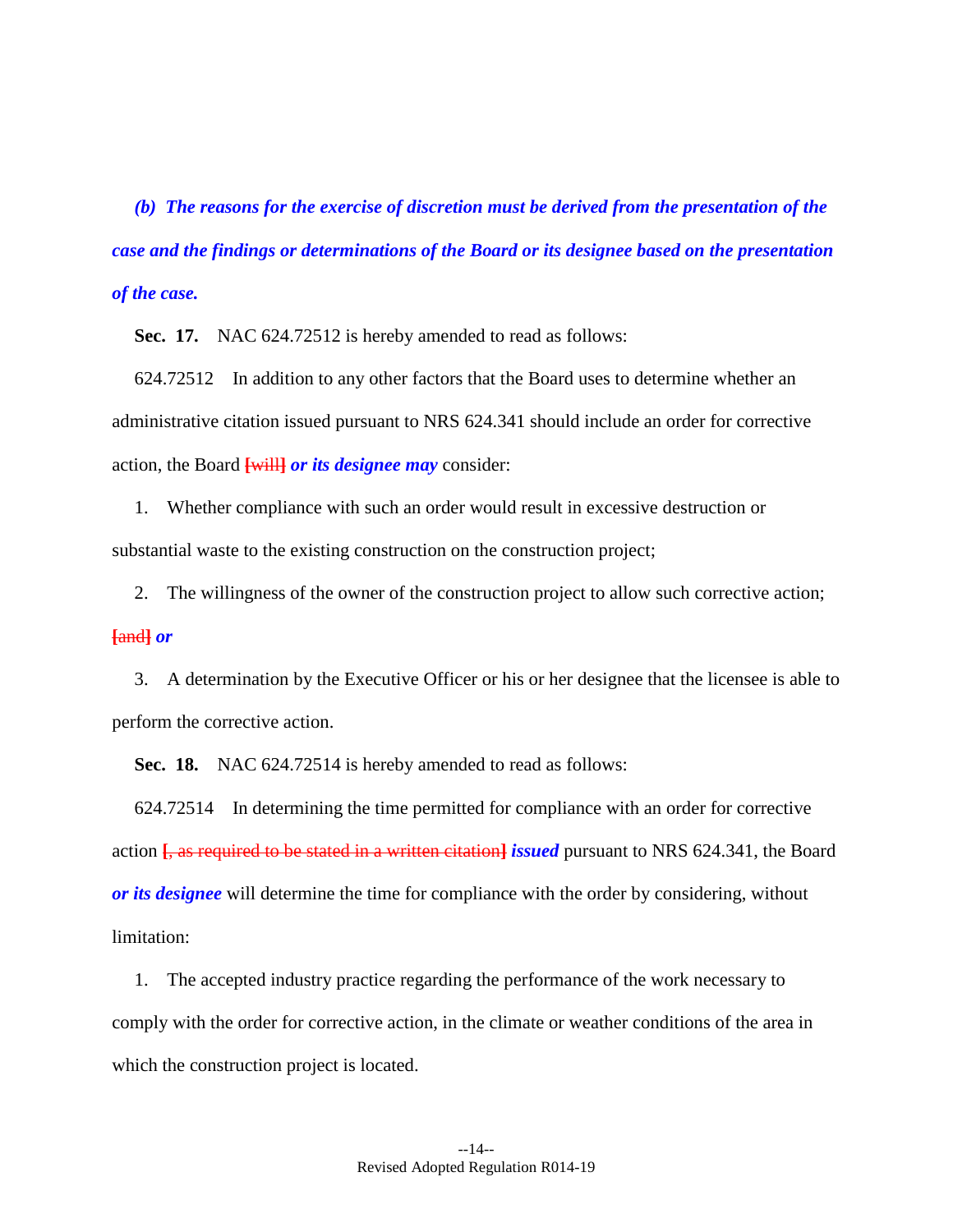2. The number of days during which the owner of the construction project will make the site of the construction project available for the contractor to comply with the order for corrective action.

3. The time necessary to obtain materials required for the contractor to comply with the order for corrective action.

<span id="page-19-1"></span>**Sec. 19.** NAC 624.72518 is hereby amended to read as follows:

624.72518 If a licensee **[**who**]** is issued an administrative citation pursuant to NRS 624.341 **[**which**]** *that* includes an order for corrective action *and the cited licensee* hires and pays another licensee to perform the corrective action pursuant to subparagraph **[**(3)**]** *(2)* of paragraph (f) of subsection 1 of NRS 624.300, the cited licensee **[**is**]** *and the hired licensee are jointly*  responsible for any failure of the hired licensee to comply with the order for corrective action included in the citation.

<span id="page-19-0"></span>**Sec. 20.** NAC 624.7253 is hereby amended to read as follows:

624.7253 1. The provisions of NAC 624.6975 to 624.7296, inclusive, *and sections [2,](#page-7-1) [3](#page-7-3) and [4](#page-7-2) of this regulation* govern practices in any contested case before the Board, and the Board *or its designee* will liberally construe those provisions to determine all matters before the Board *or its designee* in a just, speedy and economical manner.

2. The Board *or its designee* may allow a deviation from the provisions of NAC 624.6975 to 624.7296, inclusive, *and sections [2,](#page-7-1) [3](#page-7-3) and [4](#page-7-2) of this regulation,* if the Board *or its designee*  determines that the deviation would not have a material adverse effect on the substantial interests of the parties and good cause for the deviation exists. If the Board *or its designee* allows such a deviation, it will include in the record the deviation and the reasons for the deviation.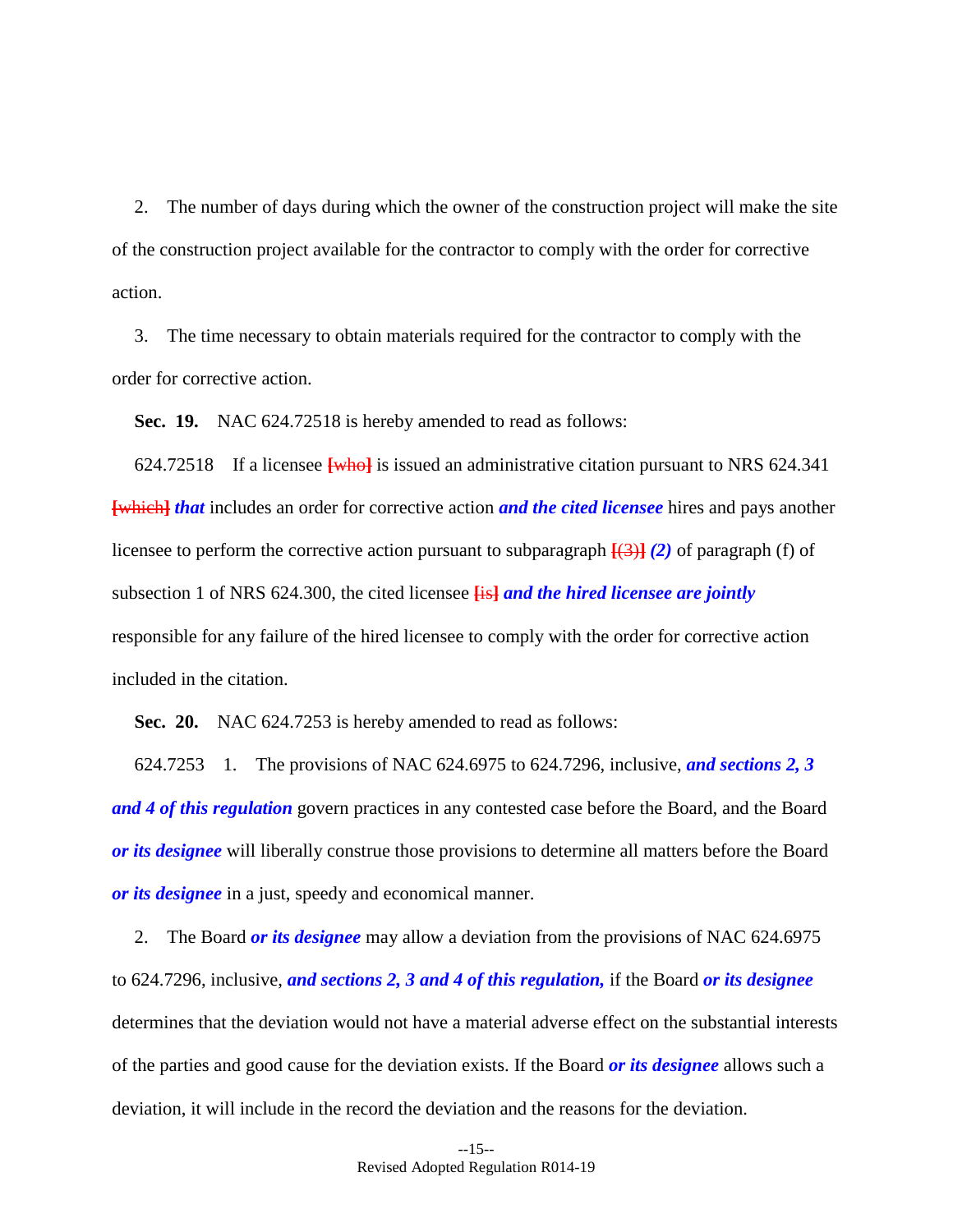<span id="page-20-0"></span>**Sec. 21.** NAC 624.7256 is hereby amended to read as follows:

624.7256 1. The Board will:

(a) Set the date, time and place of a hearing for a contested case; and

(b) At least 21 days before the hearing, send a copy of the complaint and notice of hearing by certified mail, return receipt requested, to the respondent at the address on file with the Board, or by personal service in the manner provided in NRS *and the Nevada Rules of Civil Procedure* for service in civil actions. The complaint and notice of hearing may be included in the same document. A proof of service must be attached to the original of any document that is served by mail.

2. There is a rebuttable presumption that a complaint and notice of hearing has been received by a respondent **[**10**]** *7* days after the date the complaint and notice of hearing is deposited with the United States Postal System.

3. An objection that any notice required by NAC 624.6975 to 624.7296, inclusive, *and sections [2,](#page-7-1) [3](#page-7-3) and [4](#page-7-2) of this regulation* was not provided in the manner set forth in those provisions will be deemed waived unless the objection is raised by the respondent before the introduction of any evidence into the record at a hearing of the Board.

<span id="page-20-1"></span>**Sec. 22.** NAC 624.7259 is hereby amended to read as follows:

624.7259 1. The Executive Officer **[**of the Board**]** may add or dismiss a cause for disciplinary action against a respondent before the Board *or its designee* holds a hearing on that cause of action.

2. The Board or the Executive Officer **[**of the Board**]** may amend a complaint at any time. Notice of an amended complaint must be given in the same manner as a notice of an original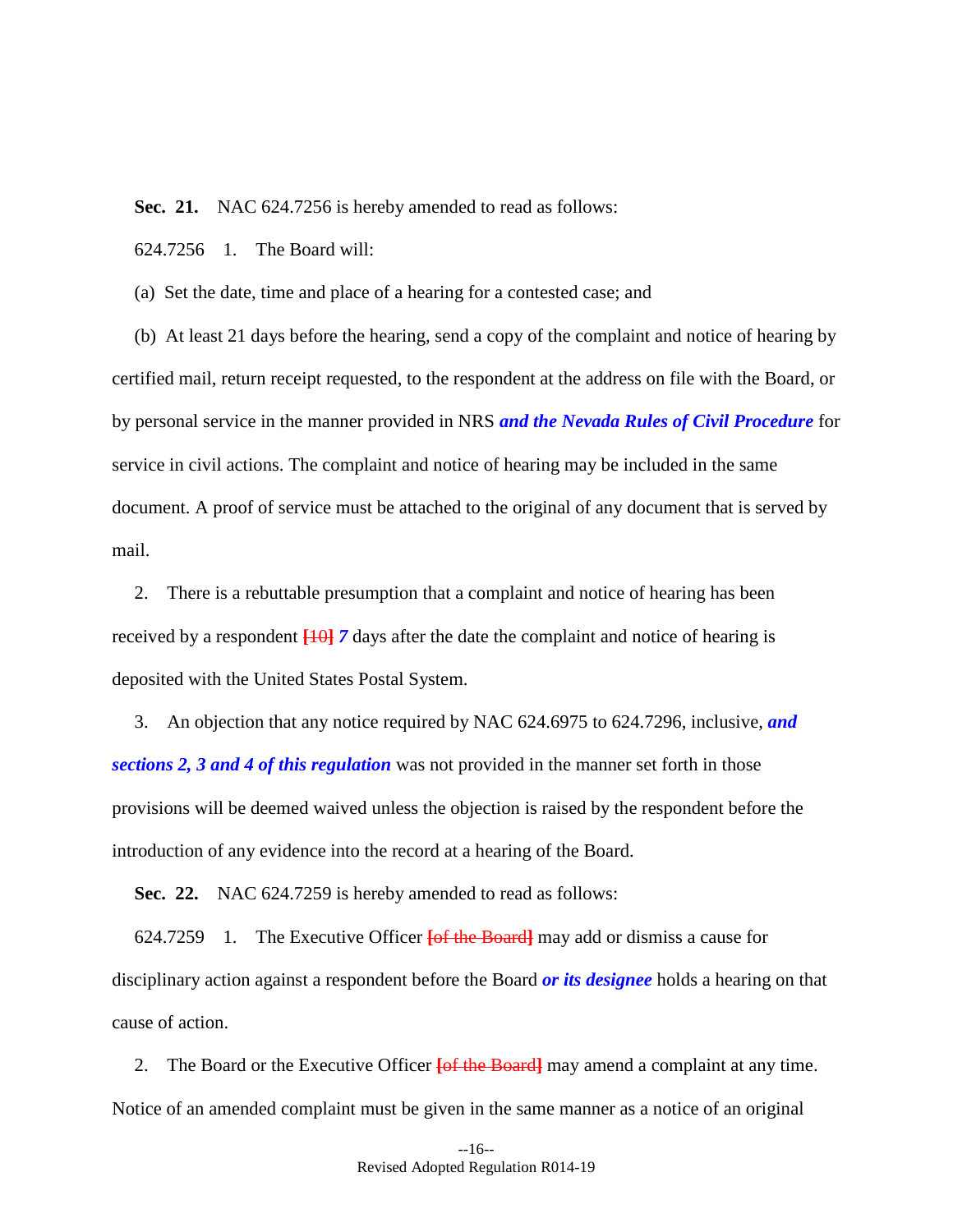complaint. The Board will grant a continuance if an amendment materially alters the complaint in such a way that the respondent will be unable to prepare **[**his or her**]** *the respondent's* case in a timely manner.

3. The Executive Officer **[**of the Board**]** may withdraw a complaint at any time before the Board holds a hearing on the complaint. After the hearing is commenced, only the Board may withdraw a complaint.

<span id="page-21-0"></span>**Sec. 23.** NAC 624.7263 is hereby amended to read as follows:

624.7263 1. A respondent or **[**his or her representative**]** *a respondent's attorney* may request a continuance of a hearing upon a showing of good cause. A request for a continuance must be submitted to the Executive Officer **[**of the Board**]** in writing on a form prescribed by the Board. The request must be received by the Executive Officer at least **[**10**]** *14* days before the hearing.

2. A request for a continuance must specify the reasons constituting good cause for granting the continuance. A request for a continuance that is received less than **[**10**]** *14* days before the hearing must indicate that the request is the result of an emergency which arose less than **[**10**]** *14*  days before the hearing.

3. The Executive Officer **[**of the Board**]** may grant a continuance before a hearing is held **[**.**]** *if the request for a continuance is received more than 14 days before the hearing.* The Board *or its designee* may grant a continuance *if the request for a continuance is received not more than 14 days before the hearing. The Board or its designee may continue a hearing* at any time after the hearing is commenced.

<span id="page-21-1"></span>**Sec. 24.** NAC 624.7266 is hereby amended to read as follows: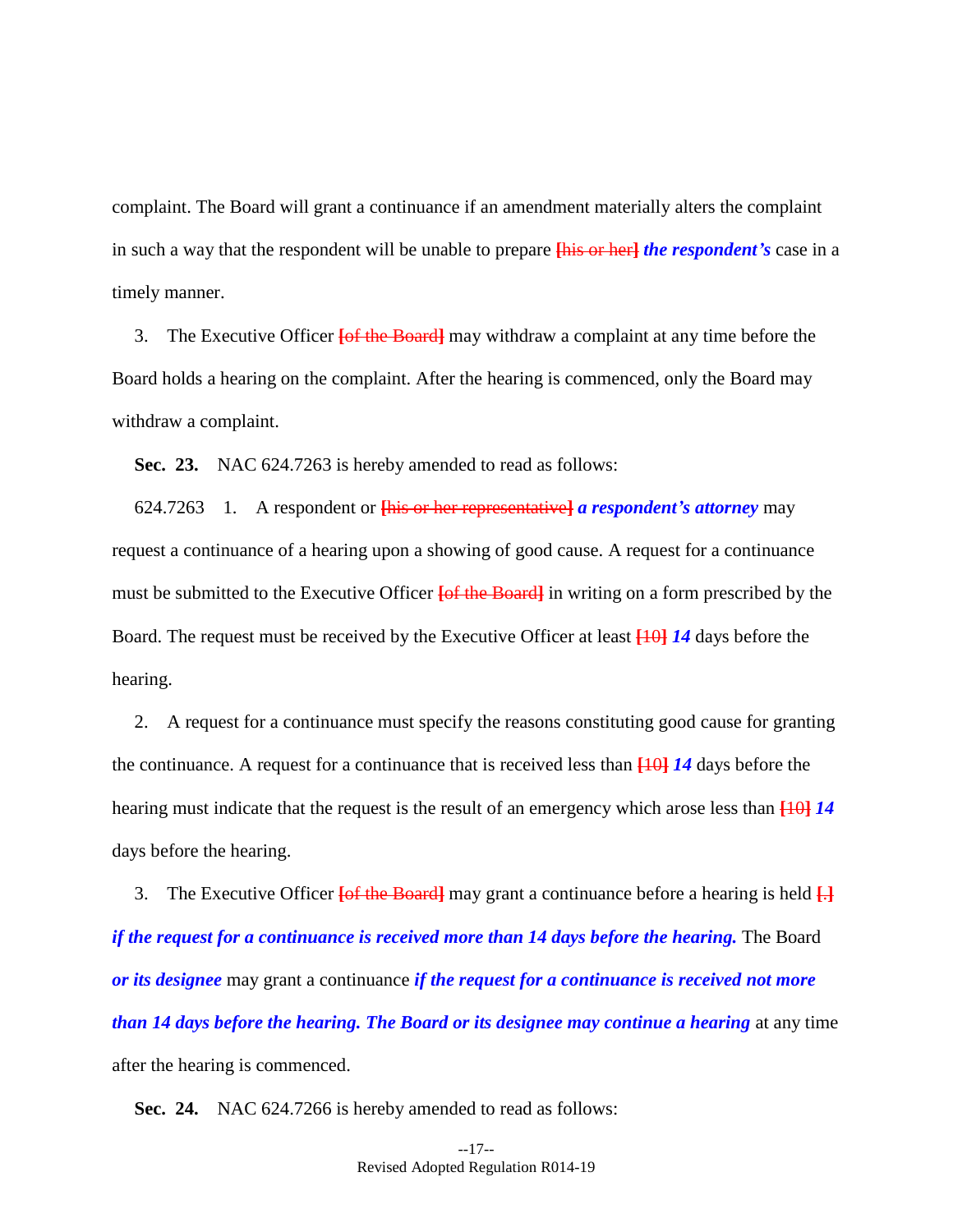624.7266 *1.* All papers submitted to the Board by a party in a contested case must be typewritten on one side only, on white paper that is 8 1/2 by 11 inches in size. The first page of each document must include the names of the parties in the contested case and the number, if any, assigned to the case by the Board.

*2. All papers submitted to the Board must be submitted to the Executive Officer or as otherwise directed by the Board or its designee.*

*3. The parties to a contested matter may consent to electronic service and serve papers electronically in a manner agreed to by the parties.*

<span id="page-22-1"></span>**Sec. 25.** NAC 624.7269 is hereby amended to read as follows:

624.7269 The *Executive Officer or the* Board *or its designee* may consolidate two or more contested cases if the *Executive Officer or the* Board *or its designee* determines that the issues are substantially similar and the interests of the parties will not be prejudiced by the consolidation. The presiding officer of the hearing will determine the order of procedure at a consolidated hearing.

<span id="page-22-0"></span>**Sec. 26.** NAC 624.7273 is hereby amended to read as follows:

624.7273 1. A party may only make those motions set out in subsection 2 of NRS 622A.360. A motion, unless made at a hearing, must be made in writing.

2. A written motion must set forth the nature of the relief requested and the grounds for the relief.

3. A party who wishes to oppose a motion must serve and file a written response to the motion not later than **[**10**]** *14* days after receiving the motion.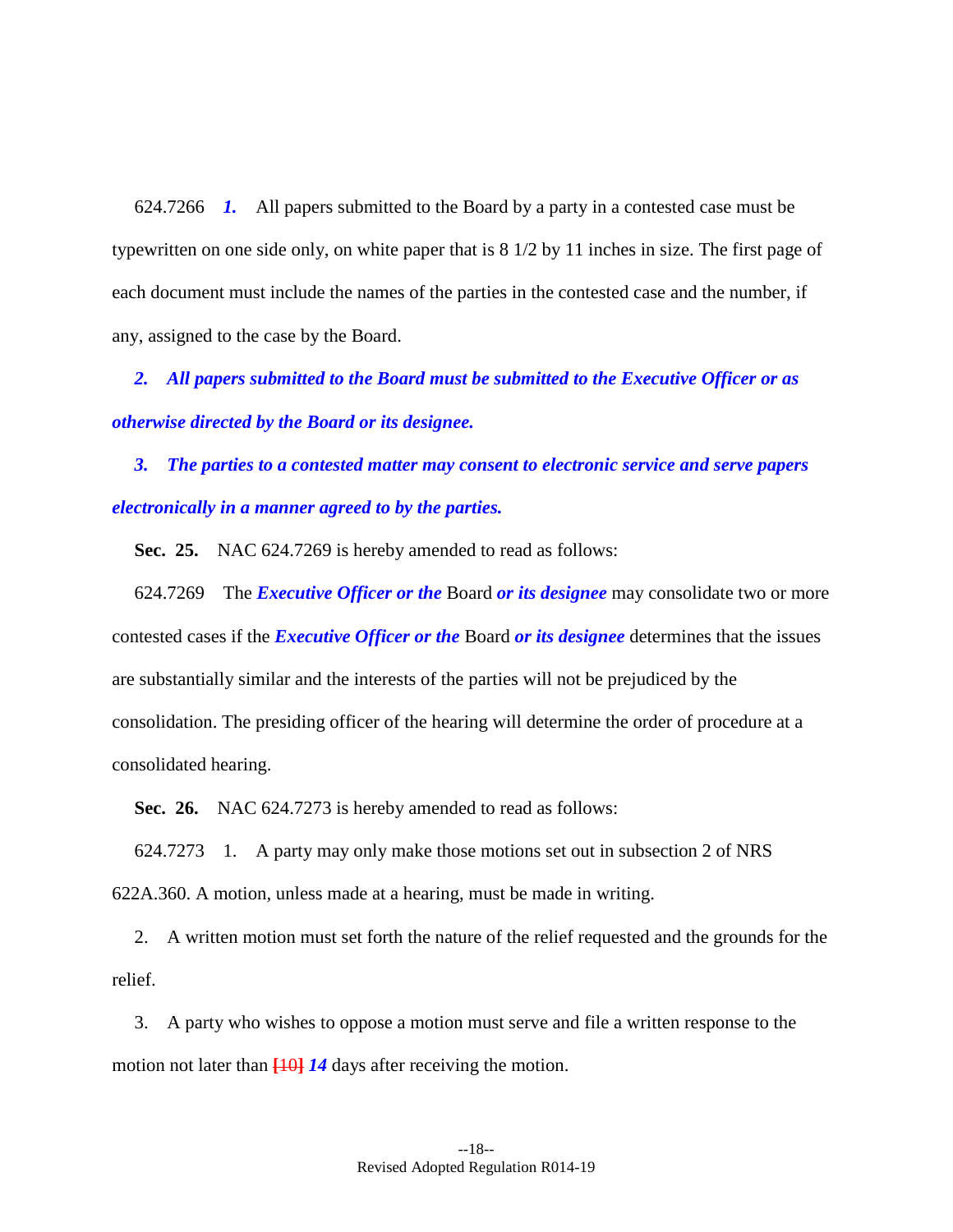4. The moving party may serve and file a written reply only if an opposition to the motion has been served and filed.

5. The Board or its designee may issue a decision on a motion without oral argument.

6. If the Board or its designee wishes to oppose a motion, the Board or its designee is not required to serve or file a written response to the motion.

<span id="page-23-0"></span>**Sec. 27.** NAC 624.7276 is hereby amended to read as follows:

624.7276 1. A party may apply to the Board for the issuance of a subpoena pursuant to NRS 624.170. An application for the issuance of a subpoena must:

(a) Be submitted in writing;

(b) Include a statement of the facts that demonstrate the reasons why the subpoena is necessary; **[**and**]**

(c) *Identify with reasonable particularity the document, identity of the witness or other evidence sought by the subpoena;*

*(d) Include an address of where the document, witness or other evidence sought may be located or any other information necessary for sufficient service of process; and*

*(e)* Be received by the Board at least **[**10**]** *14* days before the hearing for which the subpoena is issued.

2. *The Board will issue a subpoena if the subpoena is reasonably calculated to lead to the presentation of admissible evidence in the contested case. An application for the issuance of a subpoena that does not meet the requirements of subsection 1 creates a rebuttable presumption that the subpoena is not reasonably calculated to lead to the presentation of admissible evidence. The presumption may be overcome if the party shows good cause for*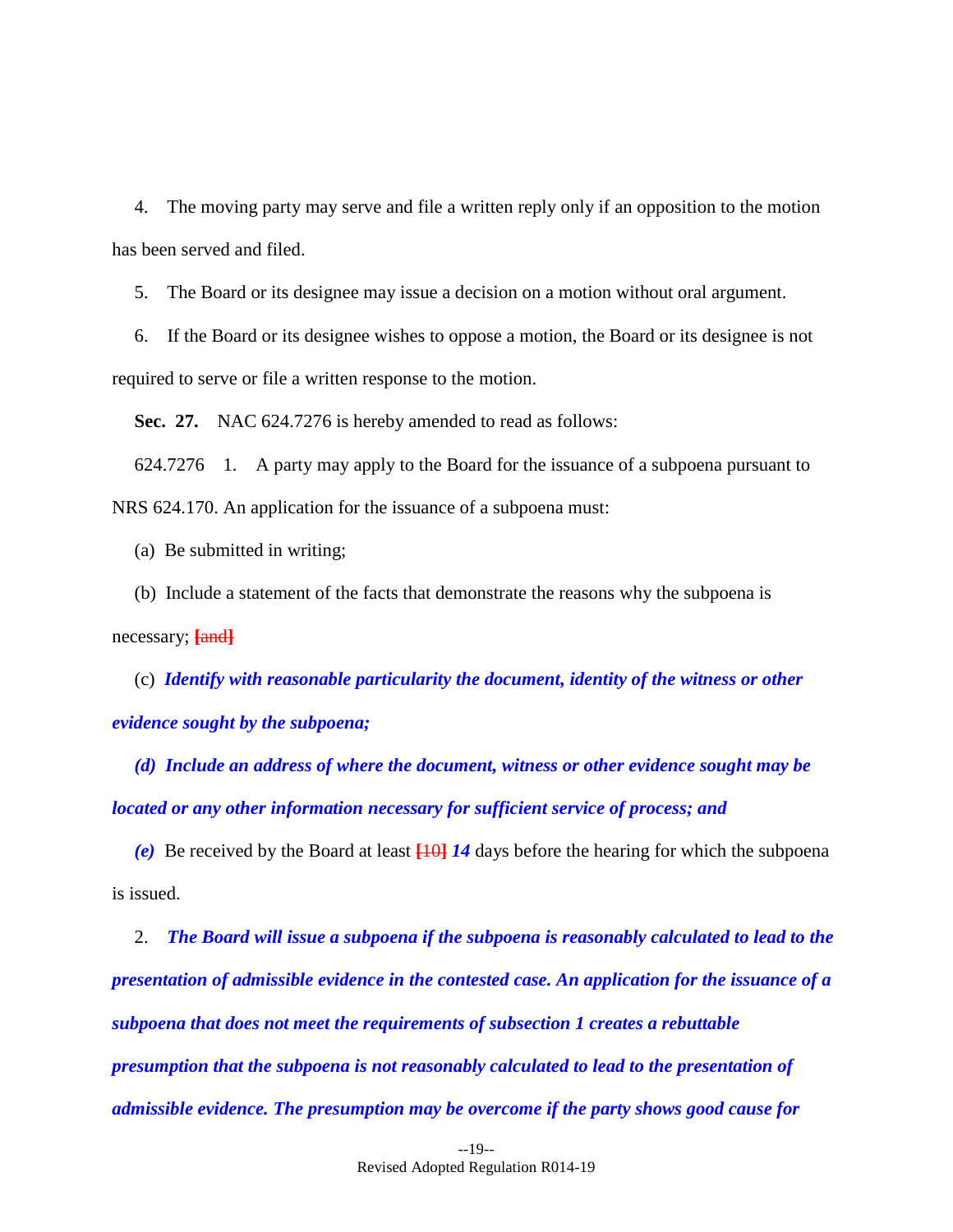*failing to meet the requirements of subsection 1. A hearing may not be continued solely for failure by a party to timely seek a subpoena or to serve a subpoena as required by this chapter or the Nevada Rules of Civil Procedure.*

*3.* If the Board issues a subpoena, the party who requests the subpoena shall:

(a) Serve **[**a copy of**]** the subpoena **[**on all other parties**]** in the manner prescribed by Rule 45 of the Nevada Rules of Civil Procedure;

(b) **[**File**]** *Submit* proof of such service with the Board **[**;**]** *before any evidence produced by the issuance of the subpoena is presented at the hearing;* and

(c) Pay the costs related to the issuance and service of the subpoena **[**.**]** *including, without* 

*limitation, witness fees as provided by NRS 50.255.* The Board may require payment of **[**the**]** *its*  costs before the issuance of the subpoena.

<span id="page-24-0"></span>**Sec. 28.** NAC 624.7279 is hereby amended to read as follows:

624.7279 1. Any party who appears at a hearing may represent himself or herself or may be represented by an attorney licensed to practice law in this State.

2. Each person who appears at a hearing shall comply with the standards of ethical and courteous conduct required in the courts of this State. If a person fails to comply with those standards of conduct, the Board may:

(a) Exclude the person or **[**his or her**]** *the person's* representative from the hearing; or

(b) Terminate the hearing.

3. If a party is represented by an attorney, *upon reasonable demand* the Board will provide to the attorney any notice, document or other paper that the Board is required to provide to the party.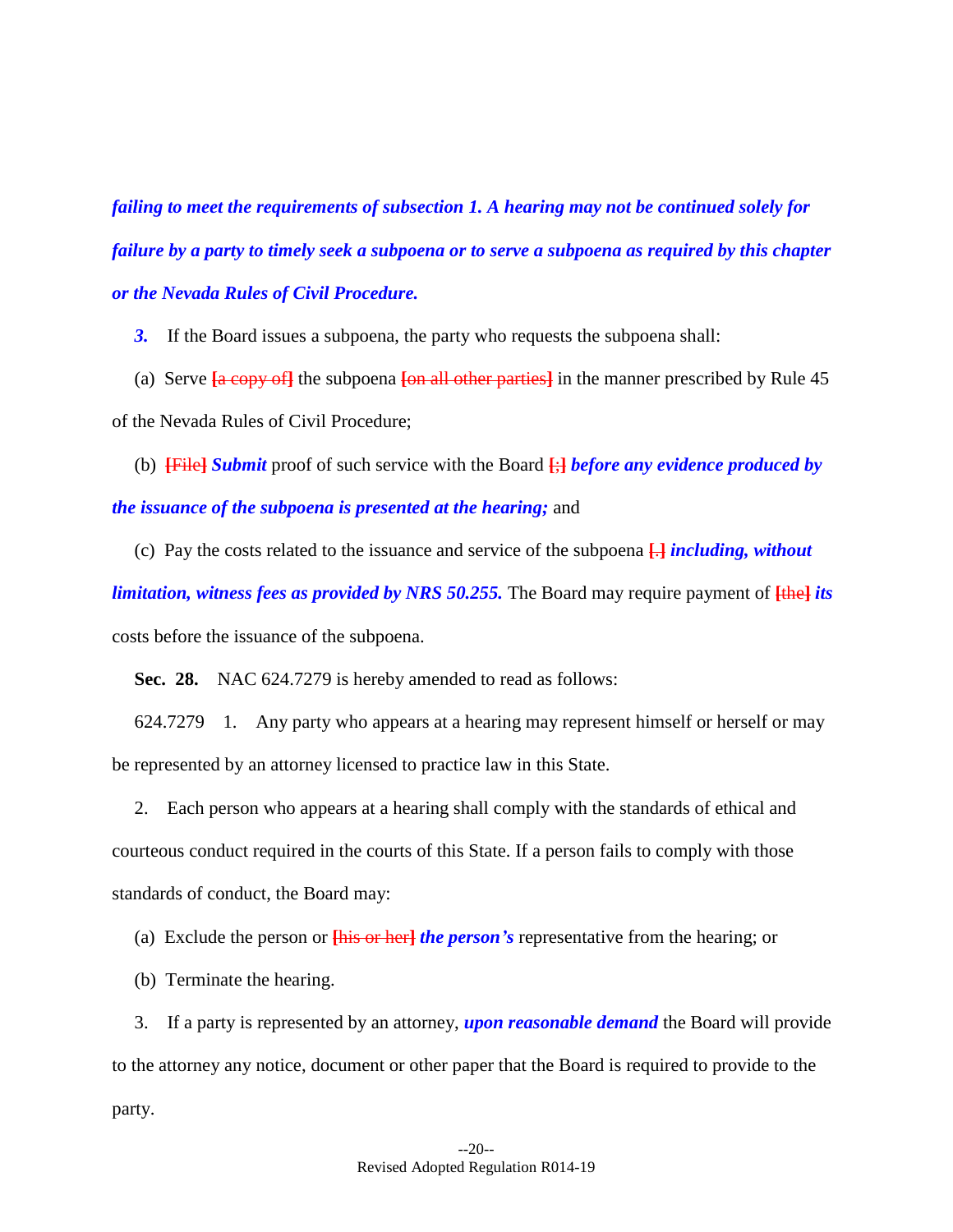4. An attorney may withdraw from representing a party if the attorney provides written notice of his or her withdrawal to the Board and the party whom he or she represented.

5. The Board *or its designee* may refuse to consider any documentary evidence or exhibit presented by a party at a hearing if the evidence or exhibit was not *reasonably* provided to **[**the staff of the Board at least**]** *an opposing party. Documentary evidence provided* 10 **[**calendar**]** *or more* days before the date of the hearing **[**.**]** *is presumed to have been reasonably provided.*

**Sec. 29.** NAC 624.7283 is hereby amended to read as follows:

624.7283 1. The failure of a party to appear at a hearing shall be deemed a waiver of the party's right to present evidence **[**.**]** *at a hearing of the Board.* After presentation to the Board *or its designee* of an offer of proof that the absent party was given proper notice, and upon a determination by the Board *or its designee* that proper notice was given to the absent party, the Board *or its designee* may hear evidence without the participation of the absent party and may make its decision based on **[such]** the admitted evidence.

2. The Board *or its designee* may limit the time each party is allowed to present evidence.

<span id="page-25-0"></span>**Sec. 30.** NAC 624.7286 is hereby amended to read as follows:

624.7286 1. Except as otherwise provided in this section, a hearing in a contested case will be conducted in the following order:

(a) The hearing will be called to order and the parties will be introduced on the record.

(b) The complaint, notice of hearing, answer and the file of the Board that relates to the complaint may be placed in evidence.

(c) Any preliminary motions or stipulations will be considered.

(d) The Board or its attorney will present its case.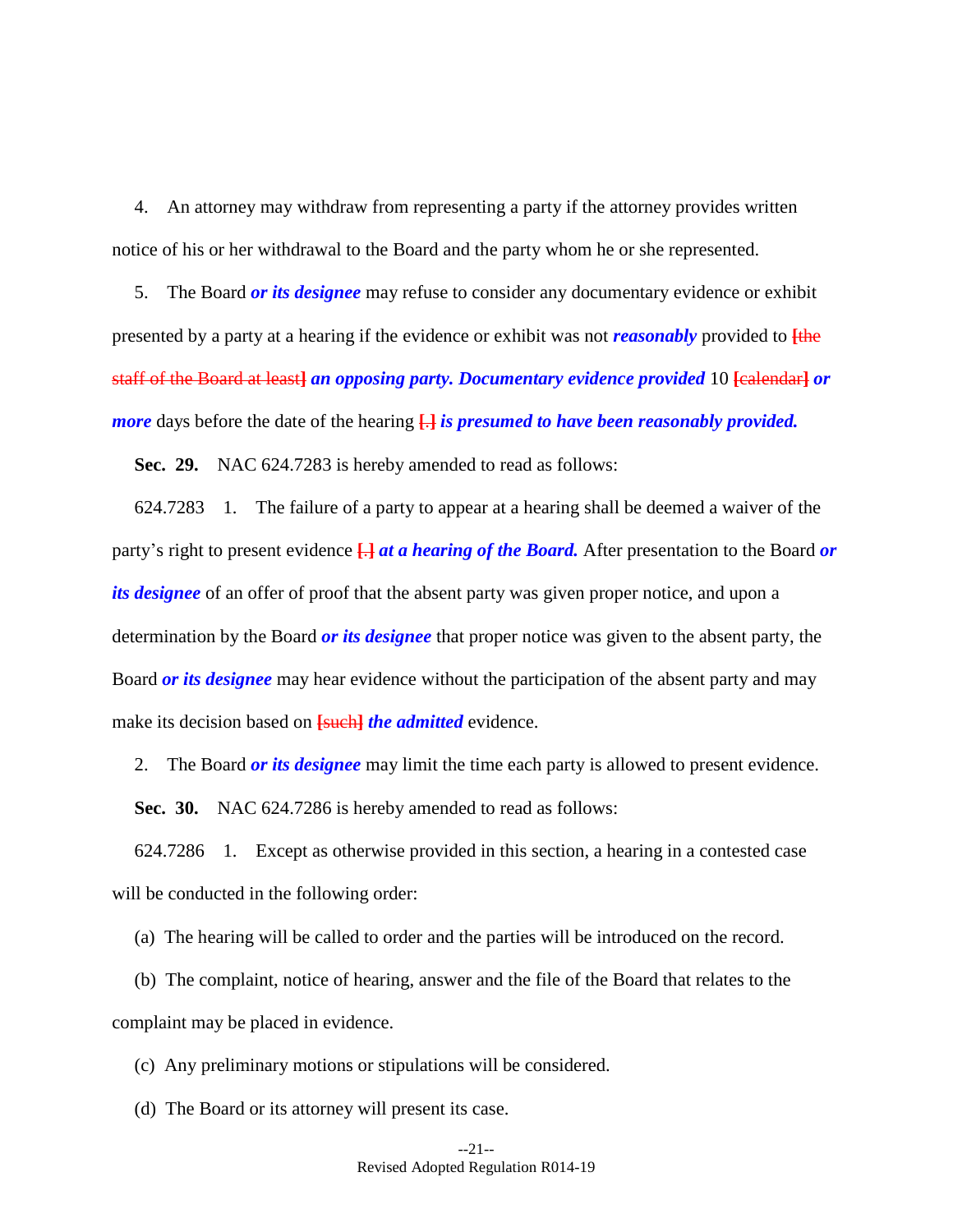(e) The respondent will present **[**his or her**]** *the respondent's* case.

(f) If allowed by the Board **[**,**]** *or its designee,* rebuttal evidence and closing arguments will be presented.

(g) The Board *or its designee* may deliberate the case.

2. A member of the Board *or its designee* may question a witness at any time.

3. The Board *or its designee* may waive any provision of this section, including taking witnesses out of order, to expedite or ensure the fairness of the hearing.

<span id="page-26-1"></span>**Sec. 31.** NAC 624.7289 is hereby amended to read as follows:

624.7289 1. A party may call any other party or witness as an adverse witness. The party may question such a witness as if conducting a cross-examination.

2. A party who is surprised by the testimony of a witness, called in good faith as a witness on **[**his or her**]** behalf **[**,**]** *of the party,* may question the witness as if conducting a cross-

examination.

3. All testimony to be considered at a hearing must be taken under oath.

<span id="page-26-0"></span>**Sec. 32.** NAC 624.7293 is hereby amended to read as follows:

624.7293 Except as otherwise provided by law:

1. A petition for a rehearing or reconsideration of a decision *and order* issued by the Board *or its designee* must be served on all parties not later than **[**15**]** *14* calendar days after the date of service of a copy of the decision **[**.**]** *and order.* The petition must state the specific grounds upon which relief is requested.

2. Any responses to a petition must be served not later than **[**15**]** *14* calendar days after the receipt of the petition.